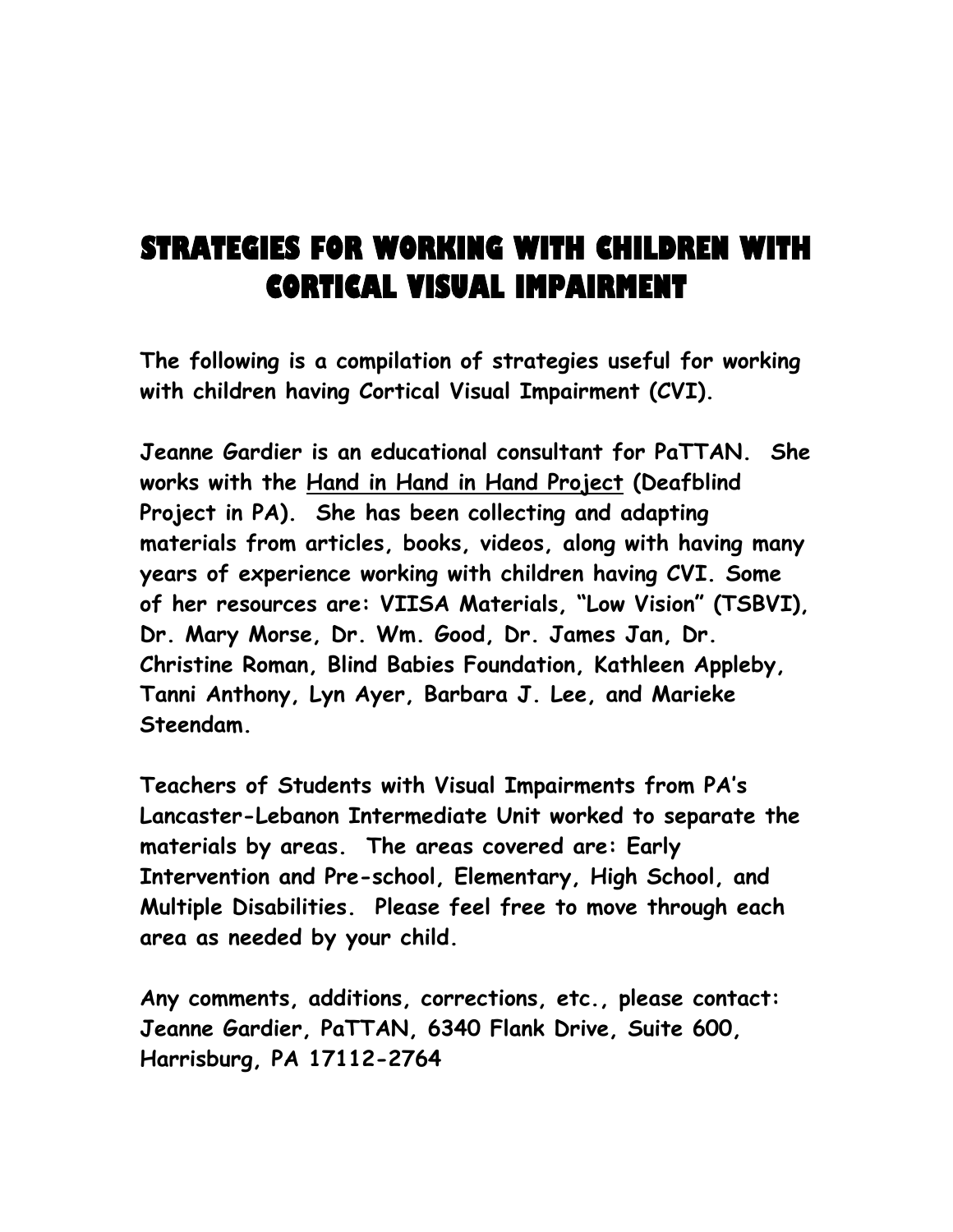### **STRATEGIES ELEMENTARY**

- 1. Pictures, objects keep them simple and clear.
- 2. Color contrast helps a lot.
- 3. Background should be solid, not confusing design.
- 4. Take notice of glare.
- 5. Give the student time to respond sometimes "beyond reasonable."
- 6. Use their preferred color to help teach something, even to move them to another color.
- 7. When introducing patterns, start with preferred color. Gradually introduce second color, keeping preferred color dominant.
- 8. Determine what size preference exists.
- 9. Consider touch as a major sense for learning. Use real objects whenever possible.
- 10. Repeat, repeat, repeat!
- 11. Make changes s-l-o-w-l-y!
- 12. Introduce new objects through touch and verbal description.
- 13. Note fluctuations in visual attention.
- 14. Take note if student is fatigued or over-stimulated.
- 15. Reduce outside noise that may be distracting (e.g., mom's voice)
- 16. Move those objects!
- 17. Find preferred spots where the student can see (the holes in the Swiss cheese). Place objects in these positions. NOTE: Midline is rarely the area of choice.
- 18. Make sure the student is positioned right. Use head support, angle of wheelchair, tumbleform, etc. The goal is to "see" and this should be the student's main task.
- 19. Use language, but be consistent in what you use.
- 20. Use the familiar to introduce something unfamiliar.
- 21. Make sure what you use is truly motivating or else find something that is.
- 22. Allow for breaks.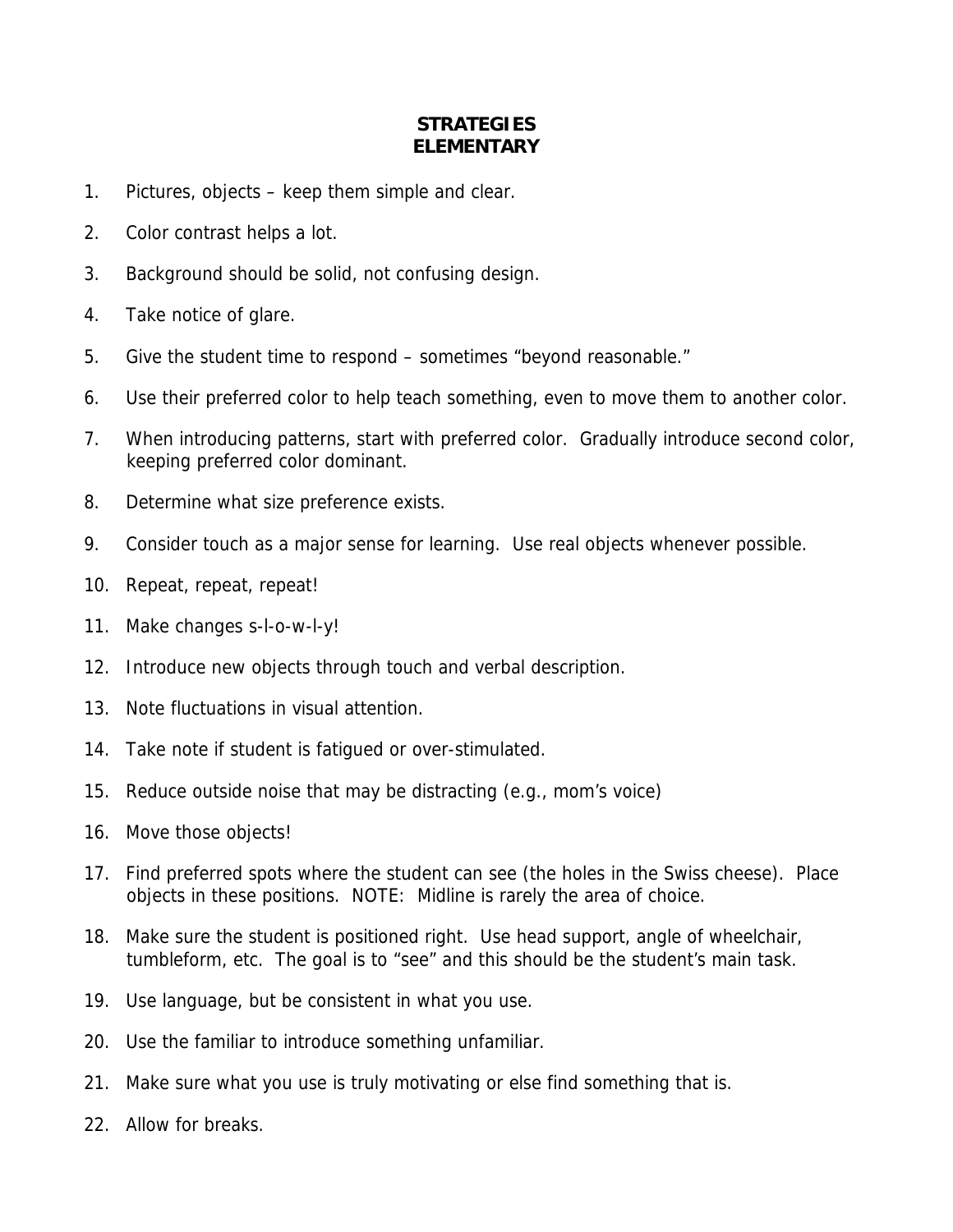- 23. Watch those subtle response cues! (e.g., changes in breathing patterns, shifts of gaze, stilling of the body, etc.)
- 24. Reduce complexity by hiding parts of a picture or object.
- 25. Begin and end with an activity that is within the student's abilities at the moment. Behavior today is not always the same as behavior yesterday.
- 26. Determine which sensory system gives the most accurate information; then pair visual skills with that system.
	- a. To determine which sensory system is most accurate for the student, use only one sense at a time (e.g., using a favorite sound like a rattle). Just after the student starts touching something nice and soft, shake rattle. If the student stops touching, suspect a problem with multi-sensory perception.
- 27. Link touch to visual input for the student to understand the concept.
- 28. Care should be taken to prevent visual overload. Do not over-stimulate the student with visual clutter. Over-stimulating lights and other things may distract the student. You may need to adapt the environment.
- 29. Avoid any extraneous stimulation. You may need to adapt the environment to reduce noise clutter and other distracters.
- 30. Use simple cues. Keep materials, toys, and environment simple in form and uncluttered.
- 31. Present visual images in isolation. Present items one at a time. Avoid figure-ground clutter.
- 32. Use real and familiar objects rather than abstract. (example: orange versus circle) Familiar objects might be a bottle, bowl, toy, or diaper. Present these one at a time.
- 33. Be aware of visual preferences, also color, shape and/or size preference.
- 34. Look for a visual field preference. There is no rule as to whether central vision or peripheral vision is better.
- 35. Color vision is usually intact and color can be used effectively. Color code simple pictures and shapes for additional cues. Use bright fluorescent colors like red, yellow, pink, orange, and green. Perhaps outline pictures, numbers, letters to attract attention to something you want the student to focus on.
- 36. Use high contrast such as yellow against black.
- 37. To keep visual performance from fluctuating and to help reduce visual fatigue:
	- a. Try working for shorter periods of time, but more often.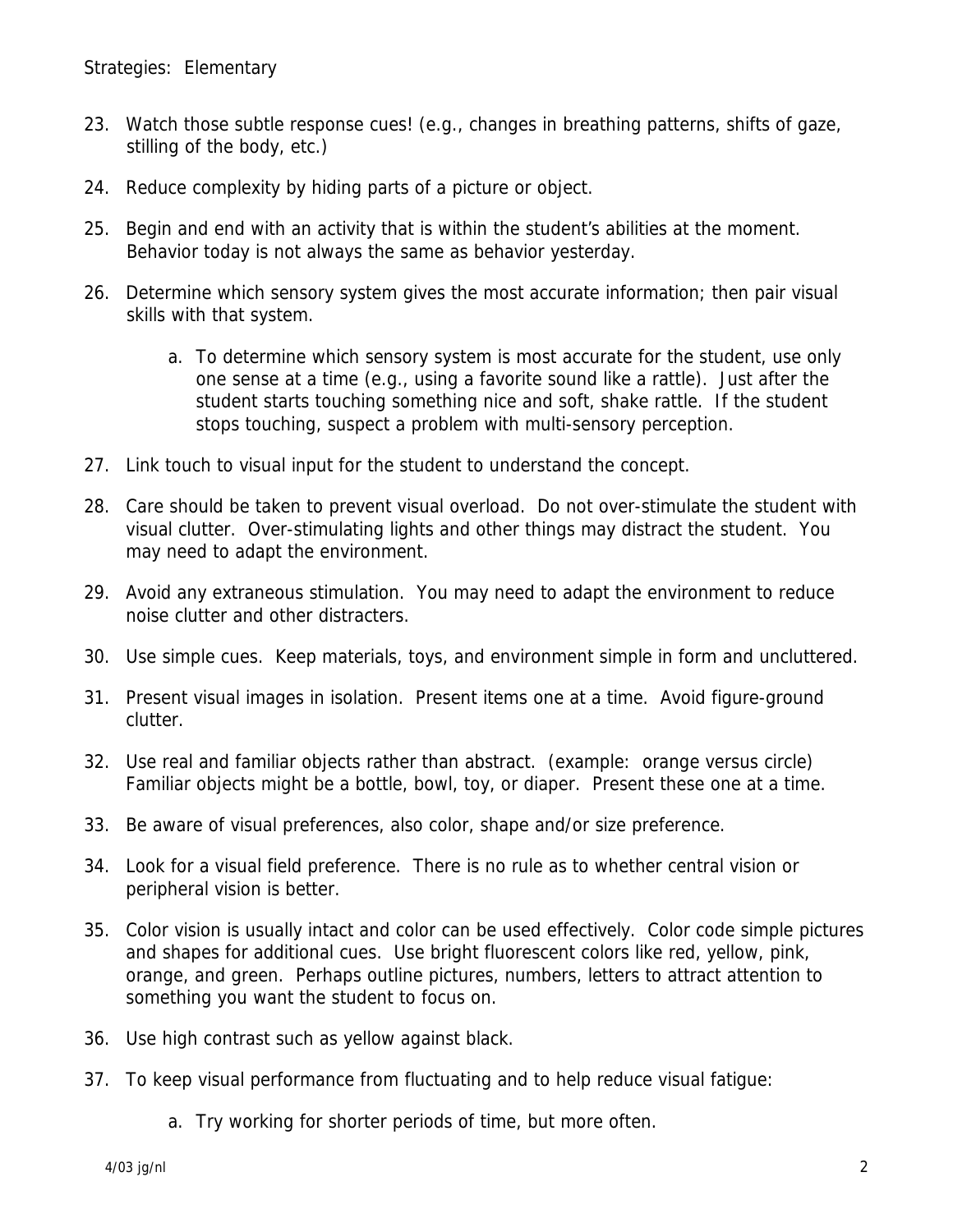- b. Try to limit the number of people directly involved in the intervention.
- c. Try to divide a long task into smaller amounts and present more often.
- d. Important to remember the fatigue factor and put it into the Learning Media Assessment.
- 38. Allow student to avoid using visual gaze, if necessary. If a student looks away from an object in a specific task and uses tactile to perform the task, deliberately avoiding using vision, it may be so the student can complete the task. (This theory has not been proven.) In this instance, do not try to teach the student to use his/her vision at this critical moment.
- 39. Students may get close or bring objects close to their eyes. This is probably done to block out extraneous background information. Remember, crowding is when too many objects are put next to each other. This often leads people to believe students with CVI are near-sighted. These students often near-sighted, but this does not necessarily mean near-sighted. (Don't put your keys/pencils on table while working with student.)
- 40. Utilize repetition and routines. This makes it easier for the student to understand his/her environment. Generalizations can occur more easily when the same visual cues or objects are used in different activities. Change one thing at a time, generalizing along the way. Use same object, same process, etc. Familiarity and security breed response.
	- a. Example: Start with one yellow object, and then move to another yellow object, and then on to another. Each time a change is made, the time for the student to respond should get shorter.
- 41. Language helps a student to understand a visual situation by adding meaning to it. Be consistent in the language you use. (Find the  $\dots$ , get the  $\dots$ , where is the  $\dots$ ?) There are times when any language at all could break the student's focus on a task. Be aware of the student's response cues.
- 42. Even though it is said that the "Where" system is easier than the "What" system, looking around the room for a toy is difficult as there is usually so much to see. Use terms like "big blue ball." This helps to focus and bring the object out of its background more easily.
- 43. Students with CVI need help to successfully decode visual images.
- 44. Be aware of other "drains" on energy. It is important to determine the best position for the student to use his/her eyes. The more energy being expended on holding one's self up, the less can be used for seeing and for focusing. Often times, just other people talking can be too much.
- 45. When a student responds more to moving objects, their O & M skills are probably better, but "at the table" work is very difficult for them.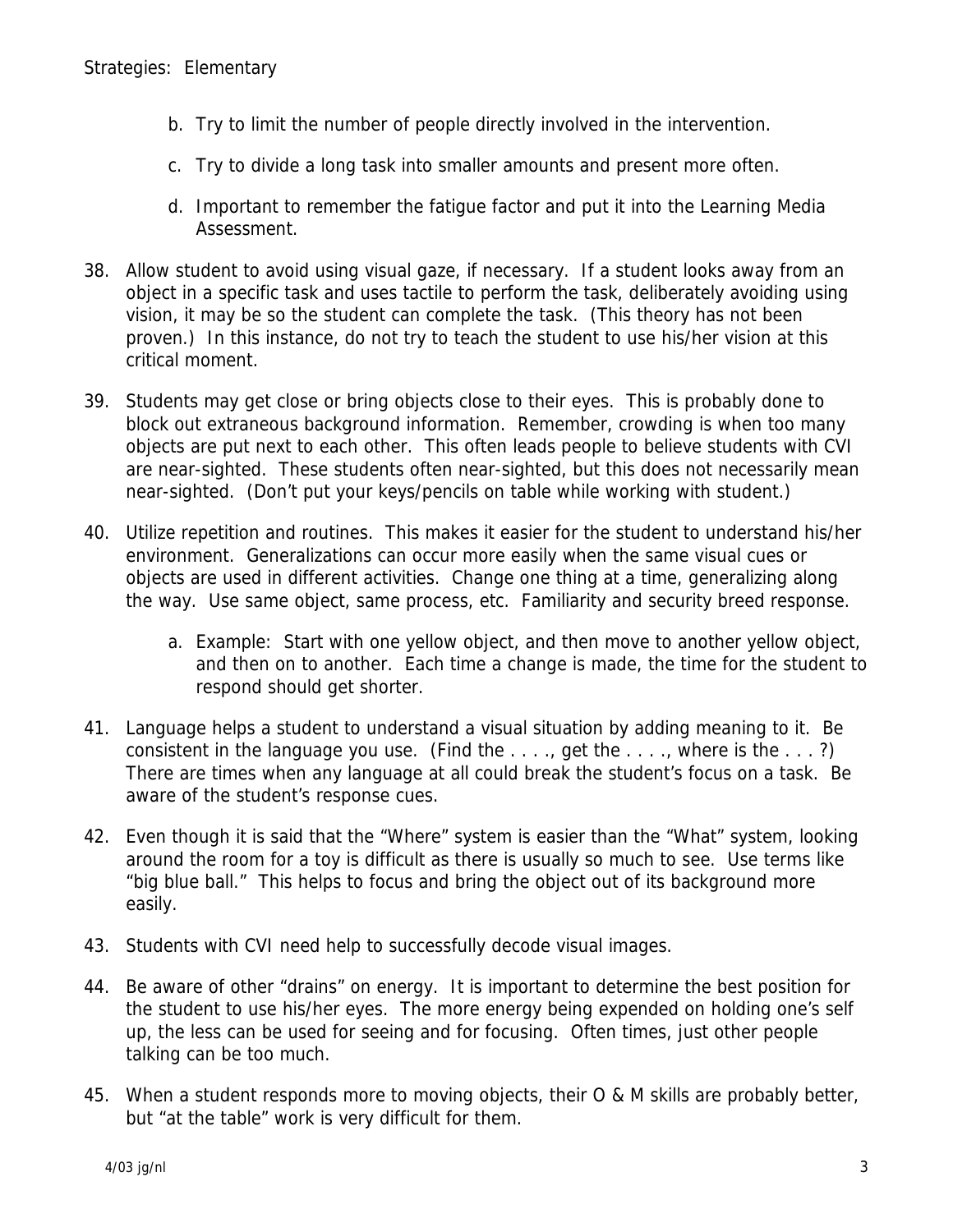- 46. Use contingent stimulation so that student with multiple impairments learns to control his/her environment.
- 47. Use active versus passive learning.
- 48. Reduce visual stimulus and perhaps work in an environment where type, intensity, and duration of sensory information can be controlled.
- 49. If the student seems to be tiring or fading away, give them some free time.
- 50. Be patient when watching for a visual response from the student.
- 51. Supplement the material presented with tactile, verbal and/or auditory, or color cues. Keep these cues simple and direct.
- 52. Although things should be kept simple, be sure to use visually interesting items and don't forget about common household objects which might be interesting to explore.
- 53. Give the student repeated practice. Remember, the more familiar something is, the greater the chance that they can "see" it.
- 54. Allow the student to view objects as close as necessary or in any manner he/she needs to (for example, tilting of the head). The student might be compensating for a field loss.
- 55. When using touch as a means of introducing new information, guide the student's hand (by the wrist) to the object or lightly touch the object to the student's fingertips rather than just placing everything in his/her hand. If the student is encouraged to reach out, it seems to help develop some sense of depth perception and also helps counteract the "good fairy syndrome."
- 56. Observe the student. Let he/she "tell" you what they can "see" and "do" best.
- 57. A combination of reading media may be necessary. Many students use print as well as Braille to access their materials. In order to keep up, a student may start by reading print but may fatigue and then change to Braille.
- 58. Space objects farther apart on a page and use finger to move from one object to next on a page.
- 59. You may need to buy two books so one can be cut up, using the main characters or objects and gluing them one to a page. (Most books have pages on each side so you would need two books.) Dollar Store finds are good, just make up your own stories to go with the pictures.
- 60. Piece-meal vision may be a problem. Face recognition may be hard. If scanning is abnormal, less attention is given to features. Reading requires much scanning, focusing and refocusing. Color vision is usually intact and color can be used effectively. Color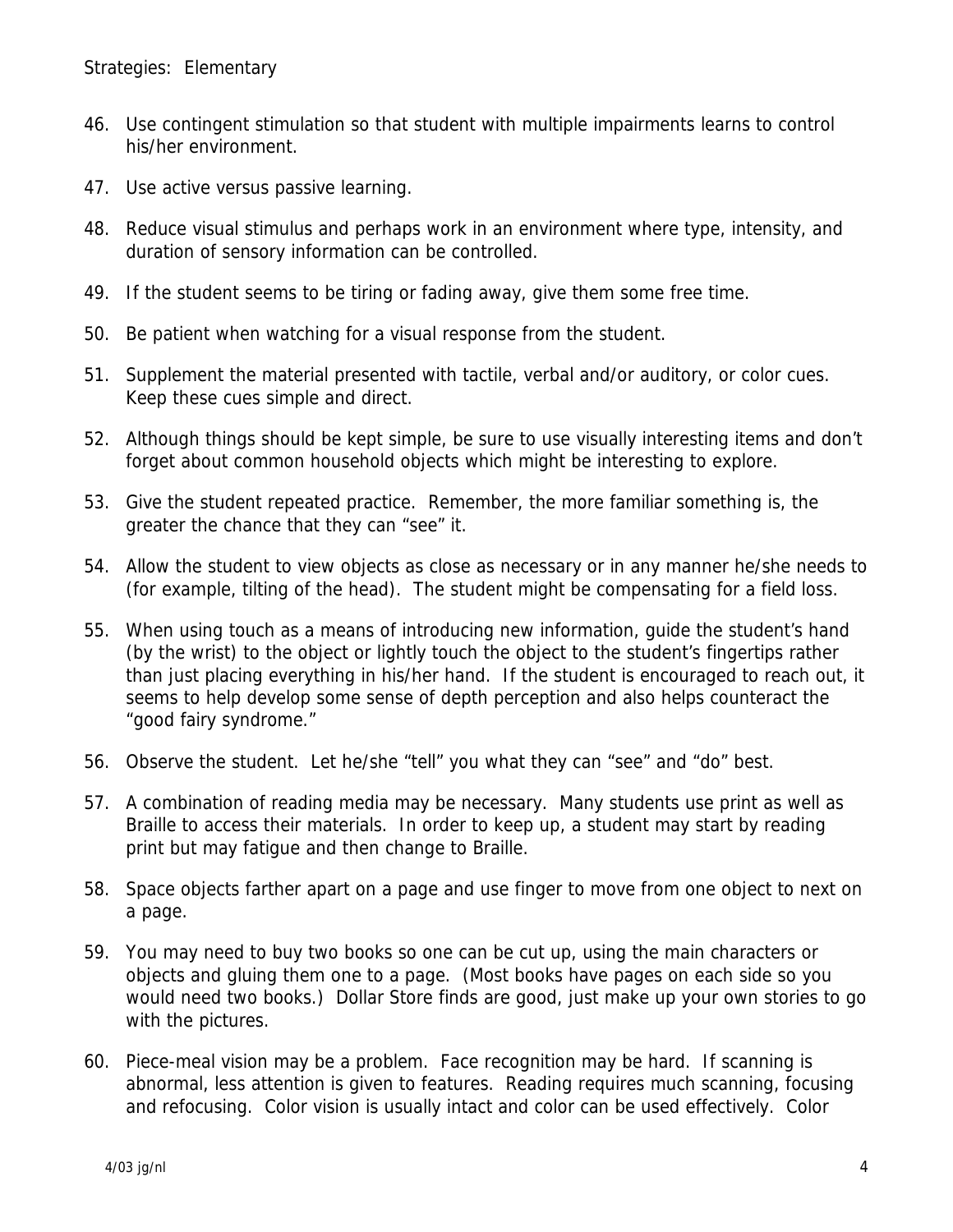code simple pictures and shapes for additional cues. Use bright fluorescent colors like red and yellow. Pink, orange and green are also great.

- 61. You might outline numbers, letters, or pictures to attract attention to something you want the student to attend to (spelling words). Color Mylar seems to evoke visual responses. Examples:
	- a. One mother used flashcards and picture dictionaries to match pictures with words.
	- b. One mother found that repeating short periods of visual exercises helped her student to learn to process certain kinds of information (tracing, power of tactile/kinesthetic input).
	- c. One student could identify any size Winnie the Pooh, but it had to be in yellow or red color. When the same pictures were in black and white, the student was unable to identify at all.
	- d. Lightbox materials really need to be adapted and tried.
- 62. Bright lighting can help a student see and attend to visual materials more consistently; however, with students having CVI, the lighting definitely needs to be adjusted, both natural and artificial.
- 63. Try varying the sources of light from behind and/or the side. Different situations may need different lighting. You may need to turn off a light or use diffused lighting to get the student to focus on the task.
- 64. Controlled incandescent lighting may be better than fluorescent lighting. The buzz from the fixture may be very annoying and distracting to the student with CVI.
- 65. Even though students with CVI are attracted to bright lights, etc., they may be overwhelmed. They may only look briefly, look away, look again. They cannot focus for any amount of time.
- 66. Some students with CVI are photophobic and need to have a dim light or be shielded from bright sunlight.
- 67. Use bright yellow or other contrasting tape to mark step edges, doorframes, etc.
- 68. Use a bright color (one the student seems to see best) to mark clothing hooks, nametags, computer keys, recorder on/off buttons, other personal items.
- 69. Color-code letters or words.
- 70. Have student track words by sliding fingers across the line.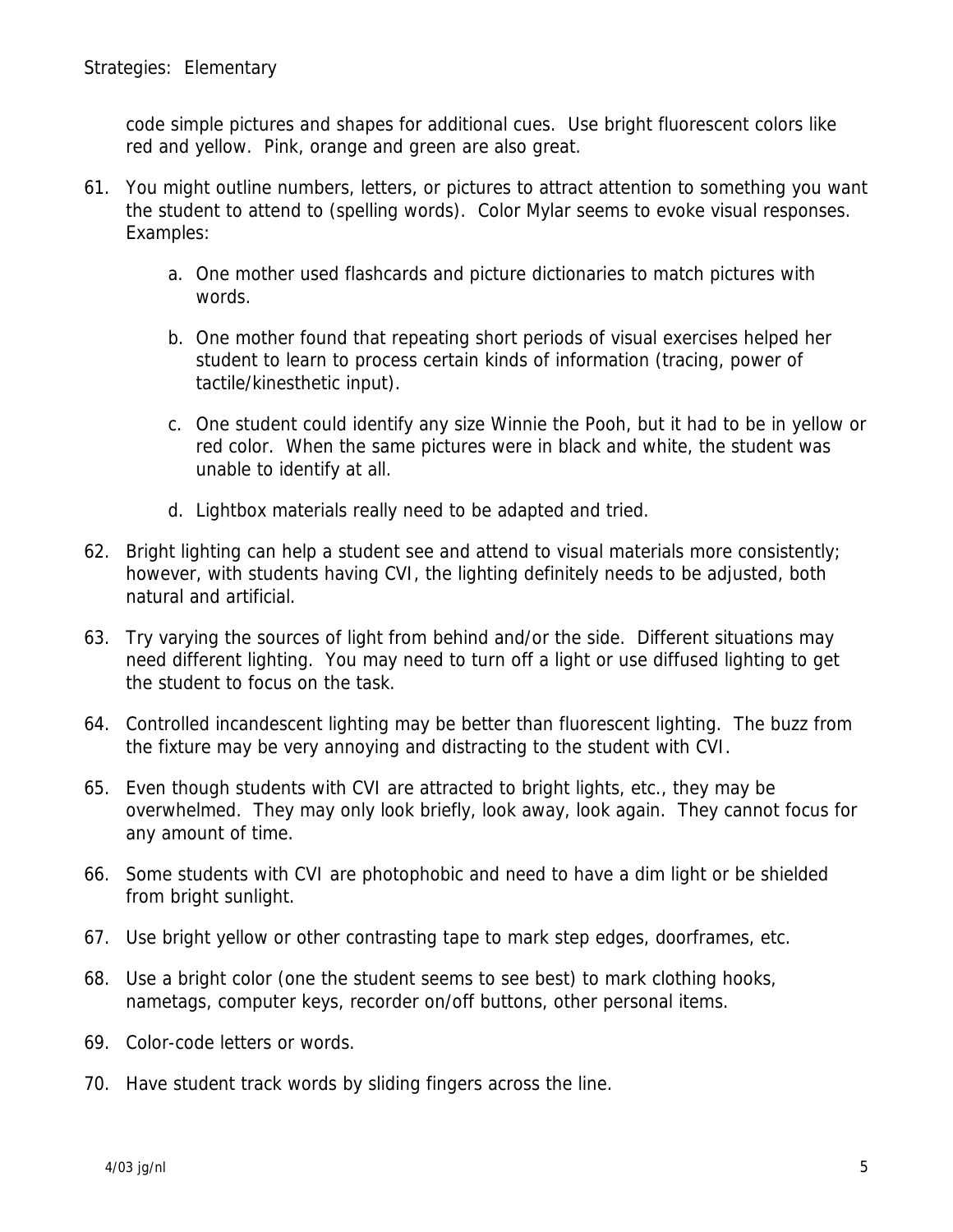- 71. Block off extraneous material on a page so student can concentrate on one line, word, or picture.
- 72. Get personal care items (brushes, combs, cups, etc.) in a bright color that the student sees best or a favorite color.
- 73. Incorporate a visually interesting item into the student's therapy routine.
- 74. Find books with one or two realistic pictures per page on a plain, neutral, contrasting background. Avoid bright or busy backgrounds.
- 75. At mealtime, use contrast whenever possible (light-colored plates and dark placemat). Use color the student sees best or favorite color.
- 76. Crisscrossing contrasting tape on a plain ball will give it a flicker effect when it rolls and makes it more "visible."
- 77. When the student does seem to be looking at something or someone, tell them about what they are seeing and try to get the student to interact with the object or person in some other way (smelling it, reaching for it, batting at it, etc.).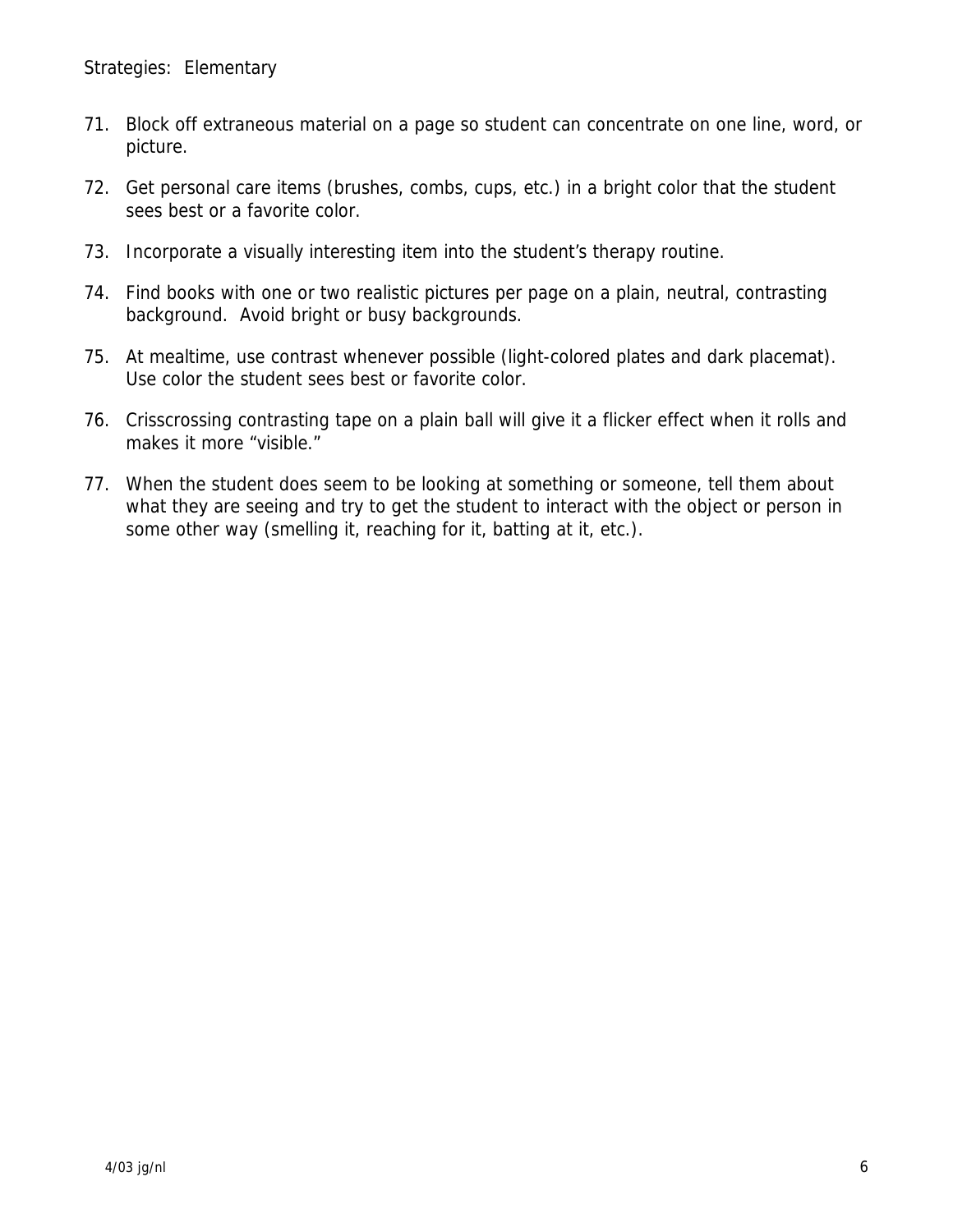## **STRATEGIES EARLY INTERVENTION**

- 1. A combination of reading media may be necessary. Many children use print as well as Braille to access their materials. In order to keep up, a child may start by reading print but may fatigue and then change to Braille.
- 2. Use contrasting paper, templates or marker to block out some of the visual information. Materials, whether it is pictures or toys, should be simple in form, high contrast (bright yellow against a black background, etc.). Choose objects/pictures with only one or two colors (may be difficult to find) prevent visual "overload" and limit viewing area by showing one object/picture or one part of an object/picture at a time. Keep simple and uncluttered. Have children STOP, LOOK, and LISTEN.
- 3. Space objects farther apart on a page and use finger to move from one object to next on a page.
- 4. Use books with one clear picture on a contrasting simple background. The simpler, less busy picture is needed. Some artists' styles are already simple and have little clutter; one book like this is "Are You My Mommy?"
- 5. You may need to buy two books so one can be cut up using the main characters or objects, gluing them one to a page. (Most books have pages on each side so you would need two books). Dollar Store finds are good. Just make up your own stories to go with the pictures.
- 6. Piece-meal vision may be a problem. Face recognition may be hard. If scanning is abnormal, less attention is given to features.
- 7. Color vision is usually intact and color can be used effectively. Color code simple pictures and shapes for additional cues. Use bright fluorescent colors like red, yellow (easy to see). Pink, orange and green are also great.
- 8. You might outline numbers, letters, or pictures to attract attention to something you want child to attend to (spelling words). Colored Mylar seems to evoke visual responses. Pom Poms (careful).
	- a. One mother used flashcards and picture dictionaries to match pictures with words.
	- b. One mother found that repeating short periods of visual exercises helped her child to learn to process certain kinds of information (tracing, power of tactile/kinesthetic input).
	- c. One child could identify Winnie the Pooh in any size but it had to be in yellow or red color. When the same pictures were in black and white, child was unable to identify at all.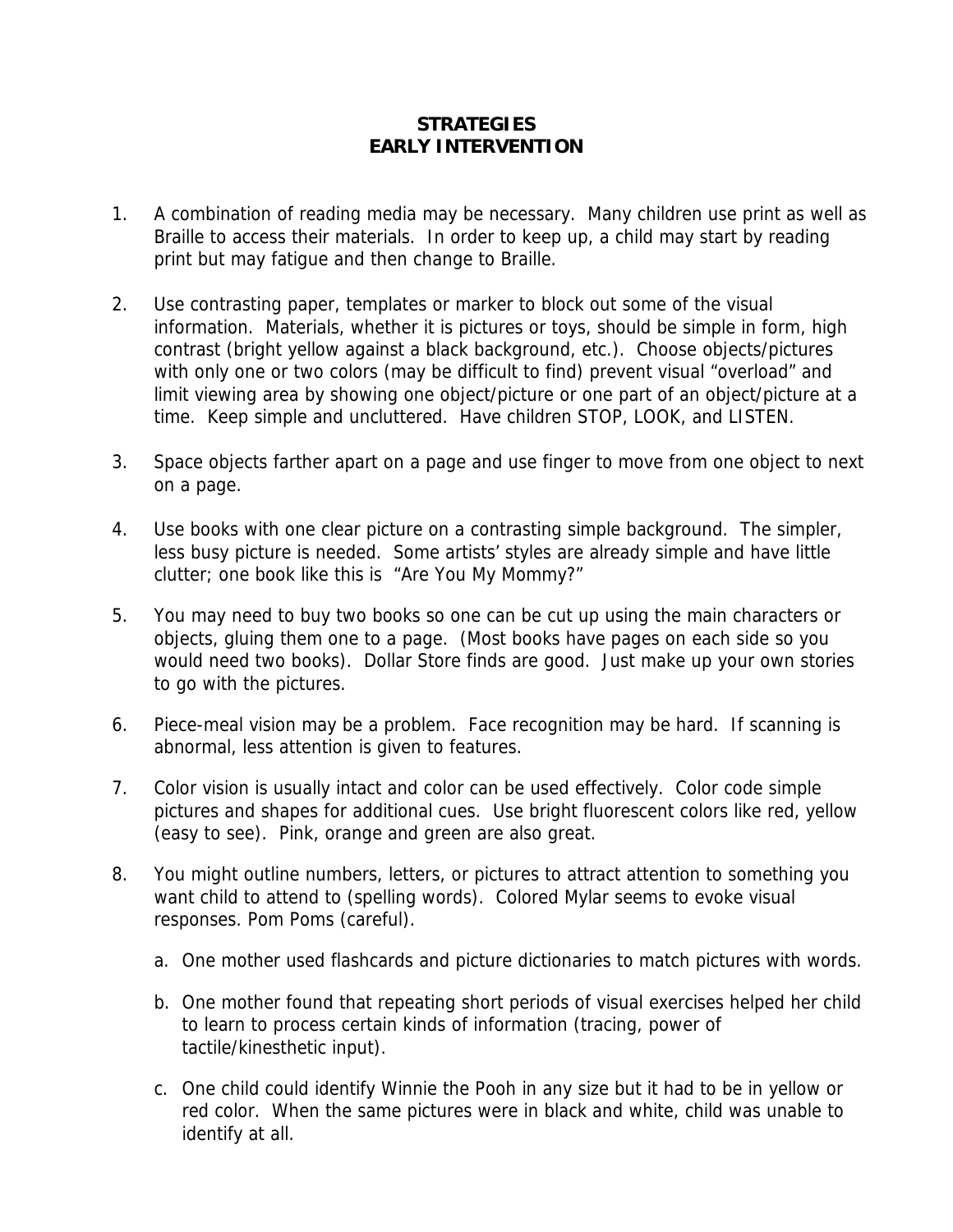- d. Light box materials really need to be adapted and tried.
- 9. Take notice of glare.
- 10. Give the child TIME to respond sometimes "beyond reasonable."
- 11. Use their preferred color to help teach something, even to more them to another color.
- 12. When introducing patterns, start with preferred color. Gradually introduce second color, keeping one dominant.
- 13. Keep colors constant e.g., red bowl indicates "time to eat" both at home and at school.
- 14. See what size preference exists.
- 15. Pair an object with sound or NOT: depends on how well a child can take this "dual" sensory experience.
- 16. Consider touch as a major sense for learning.
- 17. Repeat, repeat, repeat!
- 18. Make changes s-l-o-w-l-y!
- 19. Introduce new objects through touch and verbal description.
- 20. Note fluctuations in visual attention.
- 21. Take note if child is fatigued or over-stimulated.
- 22. Reduce outside noise that may be distracting (e.g., Mom's voice).
- 23. Move those objects!
- 24. Find preferred spots where the child can see the holes in the "Swiss cheese." Place objects in these positions. NOTE: Midline is rarely the area of choice.
- 25. Make sure the child is positioned right. Use head support, angle of wheelchair, tumbleform, etc. The goal is to "see" and this should be the child's main task.
- 26. Use language, but be consistent in what you use.
- 27. Make sure what you use is truly motivating, or else find something that is.
- 28. Allow for breaks.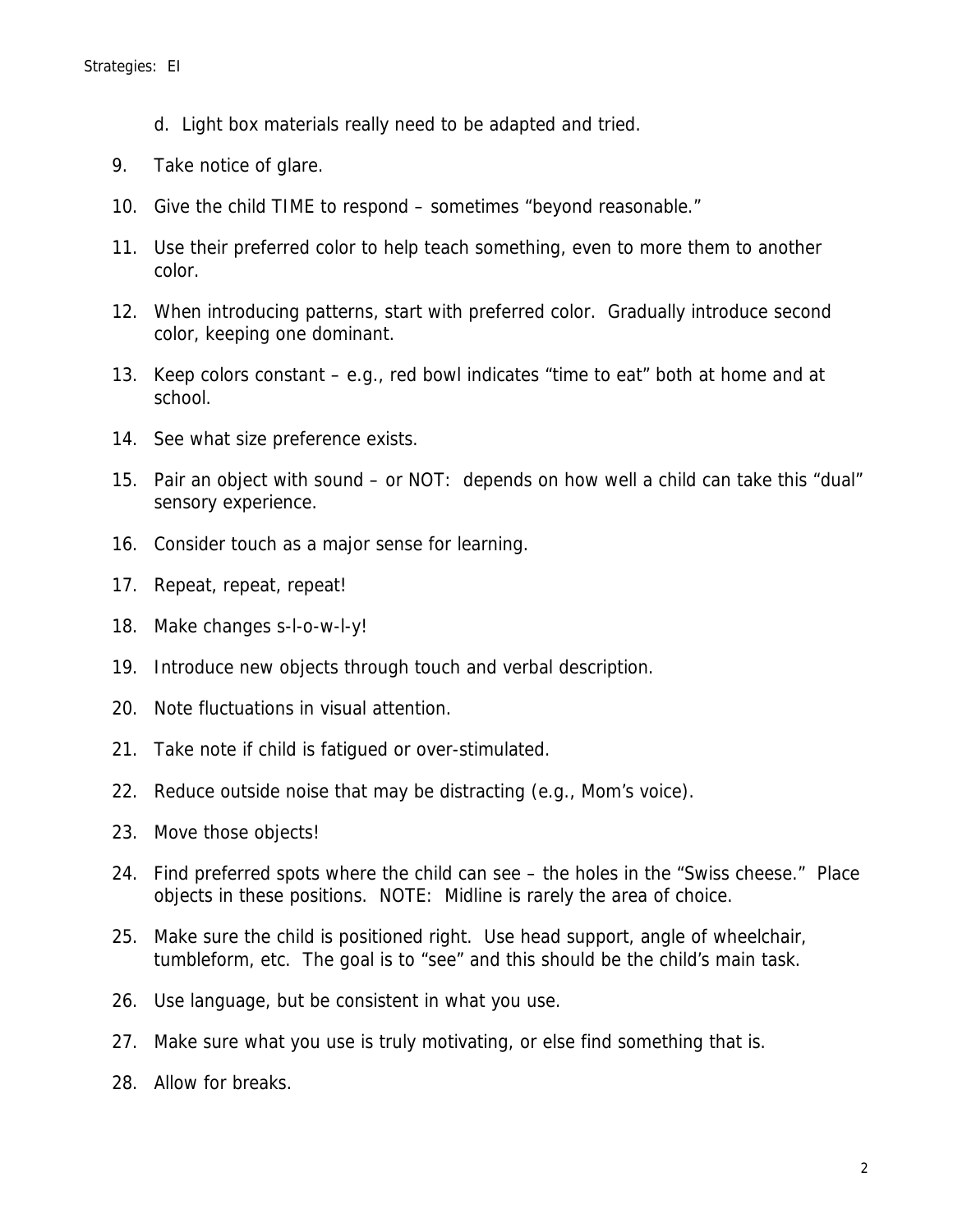- 29. Watch those subtle response cues! (e.g., changes in breathing patterns, shifts of gaze, stilling of the body, etc.)
- 30. Use bright yellow or other contrasting tape to mark step edges, door frames, etc.
- 31. Use a bright color (one the child seems to see best) to mark clothing hooks, nametags, computer keys, recorder on/off buttons, other personal items.
- 32. Color code letters or numbers.
- 33. Get personal care items (brushes, combs, cups, etc.) in a bright color that the child sees best.
- 34. Incorporate a visually interesting item into the child's therapy routine. Examples: Have the child roll toward a pinwheel and reach for it, or stand to find and bat at a mylar balloon, or sit and roll a brightly striped beach ball or orange. This not only enhances and provides motivation for use of vision, but also provides motivation for rolling, sitting, standing, etc.
- 35. Find books with one or two realistic pictures per page on a plain, neutral, contrasting background. Avoid bright or busy backgrounds.
- 36. At mealtime, use contrast whenever possible (e.g., light-colored plates and dark placemat). Use color the child sees best for the cup, etc.
- 37. Keep one or two visually interesting items within the child's visual range at all times. Use the items that seem to be most visually appealing to the child.
- 38. Try highlighting items with a lightbox or flashlight.
- 39. Crisscrossing contrasting tape on a plain ball will give it a flicker effect when it rolls and make it more "visible."
- 40. When the child seems to be looking at something or someone, tell them about what they are seeing and try to get the child to interact with the object or person in some other way (smelling it, reaching for it, batting at it, etc.).
- 41. Work in an environment where type, intensity, and duration of sensory information can be controlled.
- 42. If the child seems to be tiring or fading away, give them some free time.
- 43. Allow the child to view objects as close as necessary or in any manner he/she needs (e.g., tilting of the head). The child might be compensating for a field loss.
- 44. When using touch as a means of introducing new information, guide the child's hand (by the wrist) to the object or lightly touch the object to the child's fingertips rather than just placing everything in his/her hand. If the child is encouraged to reach out,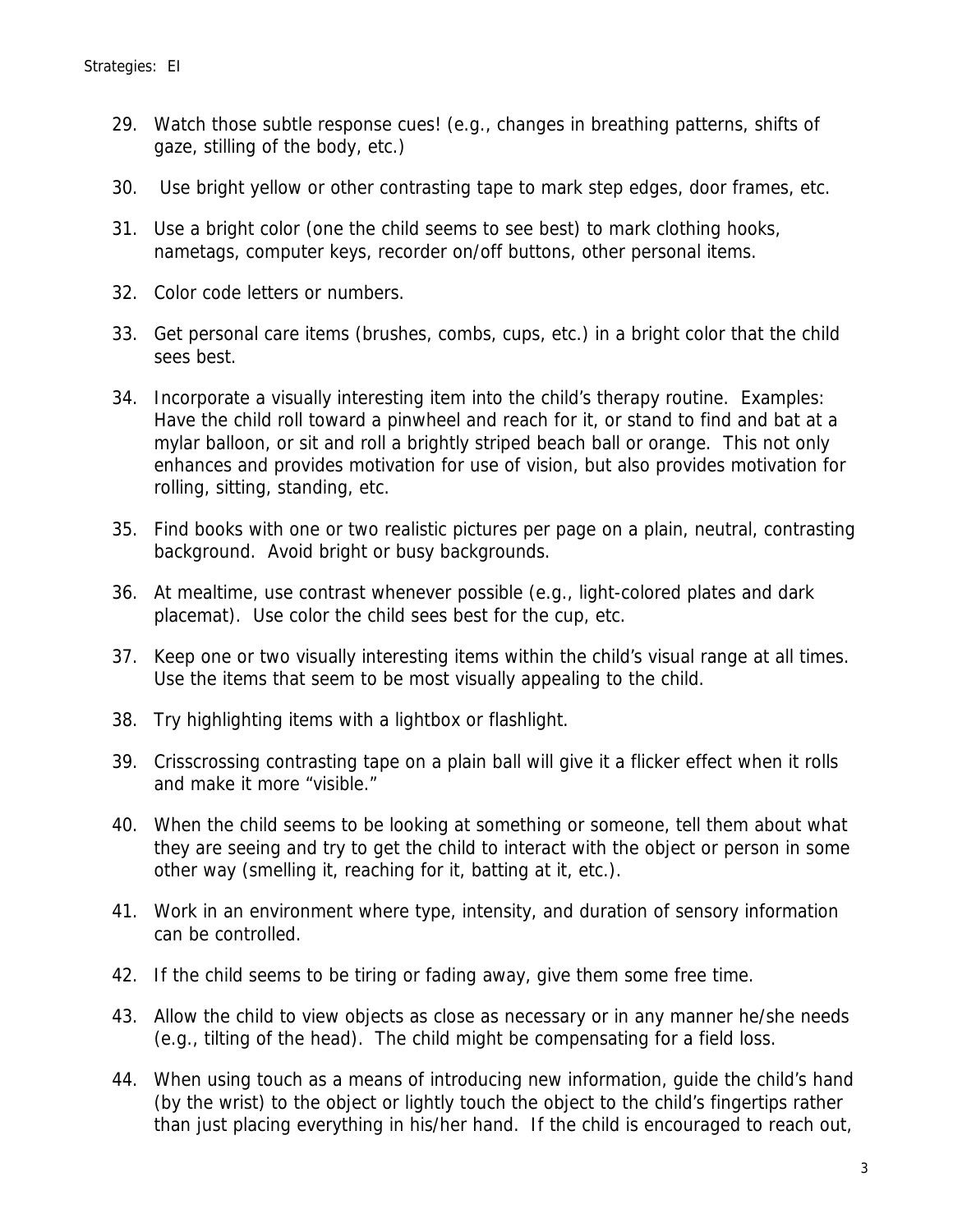it seems to help develop some sense of depth perception and also helps counteract the "good fairy syndrome."

- 45. Observe the child. Let he/she "tell" you what they can "see" and "do" best.
- 46. Begin with an activity that is within the child's abilities at the moment. Behavior today is not always the same as behavior yesterday.
- 47. Determine which sensory system gives the most accurate information, then pair visual skills with that system.
	- a. To determine which sensory system is most accurate for the child, use only one sense at a time (e.g., favorite sound like a rattle). Just after child starts touching something nice and soft, shake rattle; if the child stops touching, suspect a problem with multi-sensory perception.
- 48. Link touch to visual input for the child to understand the concept. Pair visual information with other sensory cues. Begin by using only one sense at a time; however, since vision is often best stimulated when paired with another sensory system, a multi-sensory approach should soon be tried, if and when this is possible.
- 49. Use real and familiar objects rather than abstract. Example: orange vs. circle. Familiar objects might be bottle, bowl, toy, or diaper. Present these one at a time.
- 50. Allow child to avoid using visual gaze, if necessary. If a child looks away from an object in a specific task and uses tactile to perform the task, deliberately avoiding using vision, it may be so he/she can complete the task. (This theory has not been proven.) In this instance, do not try to teach the child to use his/her vision at this "critical moment."
- 51. Children may get close or bring objects close to their eyes. This is probably done to block out extraneous background information. Remember, crowding is when too many objects are put next to each other. This often leads people to believe children with CVI are near-sighted. These children often are, but this does not necessarily mean near-sighted. (Don't put your keys/pencils on table while working with child.)
- 52. When children respond more to moving objects, their O & M skills are probably better, but "at the table" work is very difficult for them.
- 53. Movement might mean rocking child over a roll, present light while rocking, stop rocking and put out light. Child may begin to associate and you will be able to decrease the pairing.
- 54. Use contingent stimulation so that child with multiple impairments learns to control his/her environment.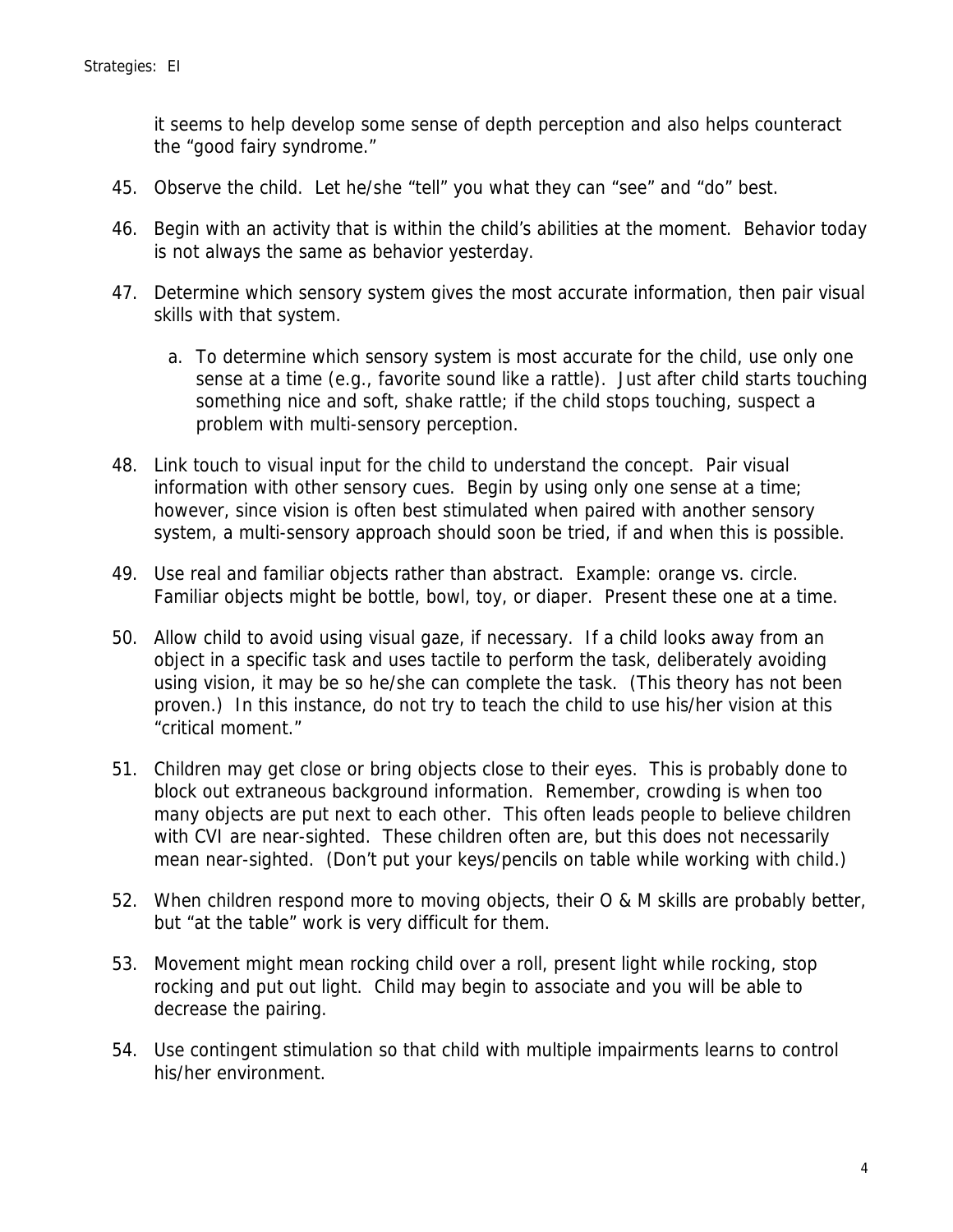- 55. Bright lighting can help a child see and attend to visual materials more consistently; however, with children having CVI, the lighting definitely needs to be adjusted, both natural and artificial.
- 56. Try varying the sources of light from behind and/or the side.
- 57. Different situations may need different lighting.
- 58. May need to turn off a light or use diffused lighting to get the student to focus on the task.
- 59. Controlled incandescent lighting may be better than fluorescent lighting. The buzz from the fixture may be very annoying and distracting to the child with CVI.
- 60. Even though children with CVI are attracted to bright lights, they may be overwhelmed. They may only look briefly, look away, and look again. They can't focus for any amount of time.
- 61. Some children with CVI are photophobic and need to have a dim light or be shielded from bright sunlight.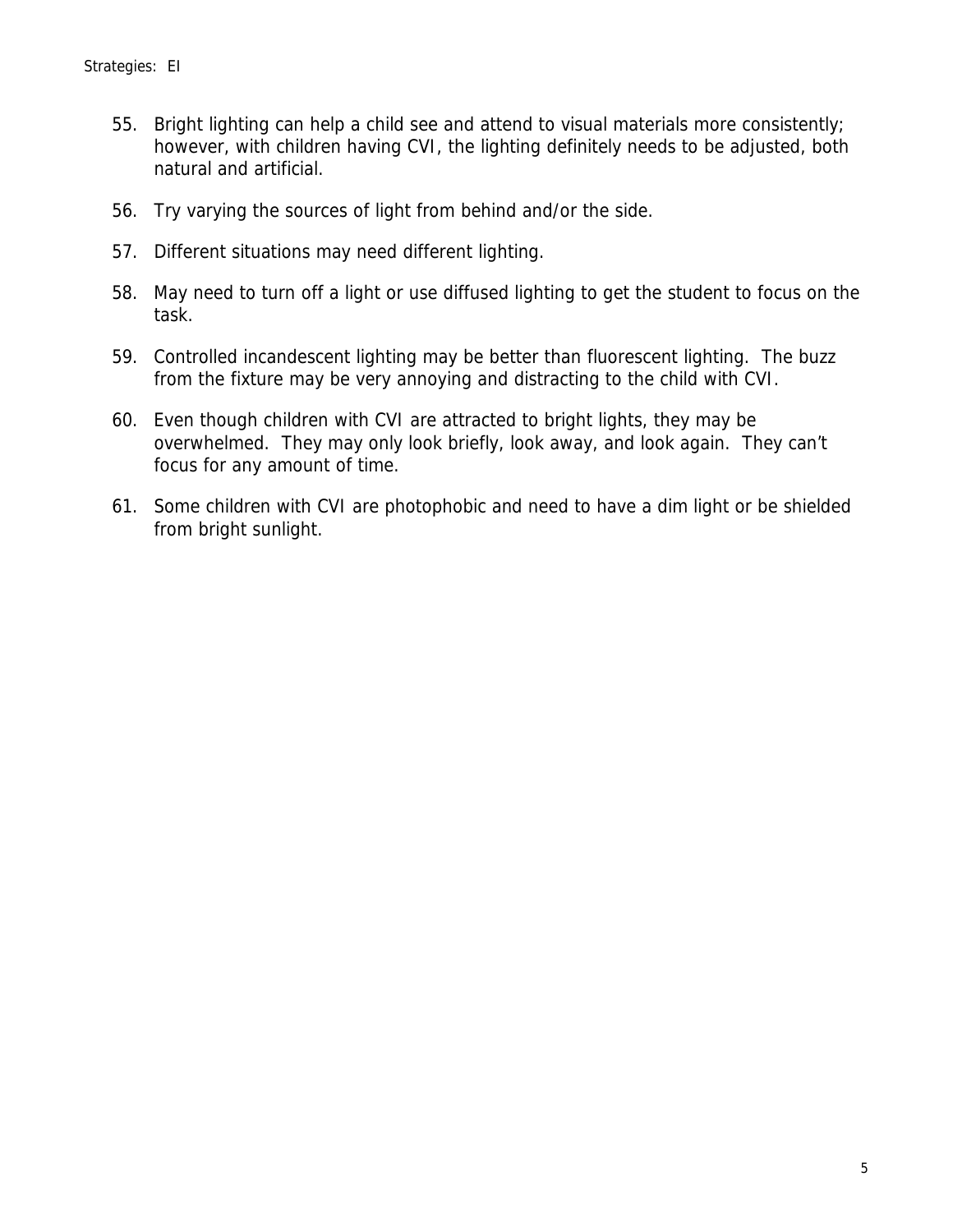### **STRATEGIES HIGH SCHOOL**

- 1. Use colors carefully. Consider preferred colors and highlighting colors to clarify focus and provide visual orientation on diagrams and maps.
- 2. Educational materials with diagrams and printing may be too overwhelming. Make a "diagram booklet" for easier visual processing.
- 3. When working with high school students on lower level visual skills, make sure your motivational materials are age-appropriate and not insulting to the maturity level around their peers.
- 4. Pictures, objects keep them simple and clear.
- 5. Background should be solid, not confusing design.
- 6. Experiment with light and note what helps. Bright lighting, or lighting on the object may also help. Sometimes, less lighting helps too. Make sure you know the student's needs.
- 7. Take notice of glare.
- 8. Give the student TIME to respond sometimes "beyond reasonable."
- 9. Determine what size preference exists.
- 10. Consider touch as a major sense for learning.
- 11. Make changes s-l-o-w-l-y!
- 12. Introduce new objects through touch and verbal description.
- 13. Note fluctuations in visual attention.
- 14. Take note if student is fatigues or over-stimulated.
- 15. Find preferred spots where the student can see the holes in the "Swiss cheese." Place objects in these positions. NOTE: Midline is rarely the area of choice.
- 16. Use the familiar to introduce something unfamiliar.
- 17. Make sure what you use is truly motivating, or else find something that is.
- 18. Try varying the sources of light from behind and/or the side.
- 19. Different situations may need different lighting.
- 20. Controlled incandescent lighting may be better than fluorescent lighting. The buzz from incandescent fixtures may be very annoying and distracting to the student with CVI.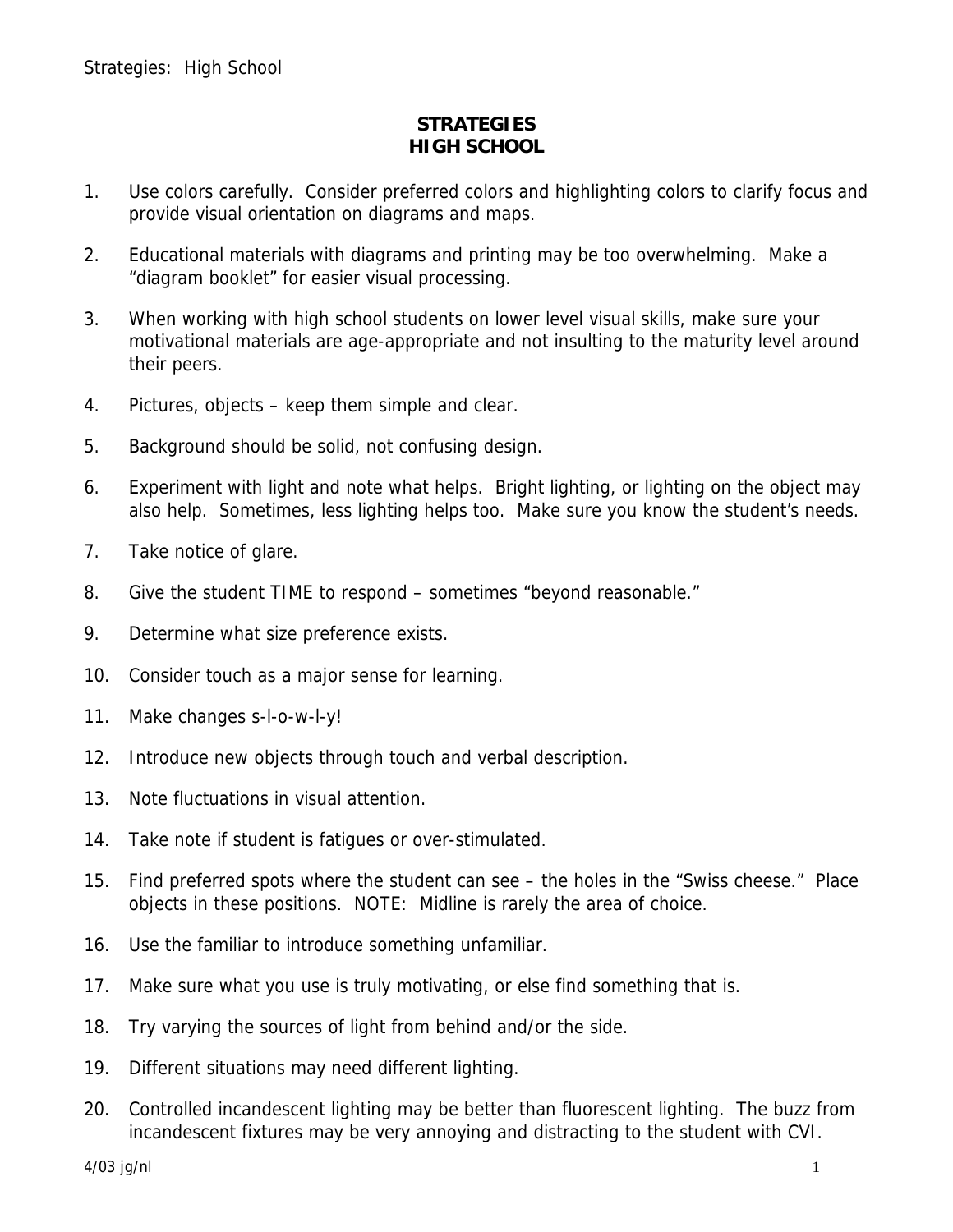- 21. Even though students with CVI are attracted to bright lights, they may be overwhelmed. They may only look briefly, look away, then look again. They cannot focus for any amount of time.
- 22. Some students with CVI are photophobic and need to have a dim light or be shielded from bright sunlight.
- 23. Use bright yellow or other contrasting tape to mark step edges, doorframes, etc.
- 24. Use a bright color one the student seems to see best to mark clothing hooks, name tags, computer keys, recorder on/off buttons, other personal items.
- 25. Have student track words by sliding fingers, across the line.
- 26. Get personal care items (brushes, combs, cups, etc.) in a bright color that the student sees best.
- 27. Try highlighting items with a lightbox or flashlight.
- 28. Crisscrossing contrasting tape on a plain ball will give it a flicker effect when it rolls, and makes it more visible.
- 29. Any idea that will reduce glare, heighten contrast, create a pattern, movement, or in some way help the item stand out from the background will probably facilitate a visual response.
- 30. In all situations, try to get the student to attend visually. Be patient. If no response is noted, keep trying so that the student becomes familiar with the routine and objects used.
- 31. Remember to use real objects, people, and everyday routines of the student as often as possible. Use things that will encourage further exploration and/or interaction, and use of several of the senses.
- 32. Give the student repeated practice. Remember, the more familiar something is, the greater the chance that they can "see" it.
- 33. Allow the student to view objects as close as necessary or in any manner he/she needs (e.g., tilting of the head). The student might be compensating for a field loss.
- 34. Observe the student. Let he/she "tell" you what they can "see" and "do" best.
- 35. The simpler, more constant, and more predictable the visual information, the better the student with CVI is likely to deal with it.
- 36. Link touch to visual input for the student to understand the concept. Pair visual information with other sensory cues. Begin by using only one sense at a time; however,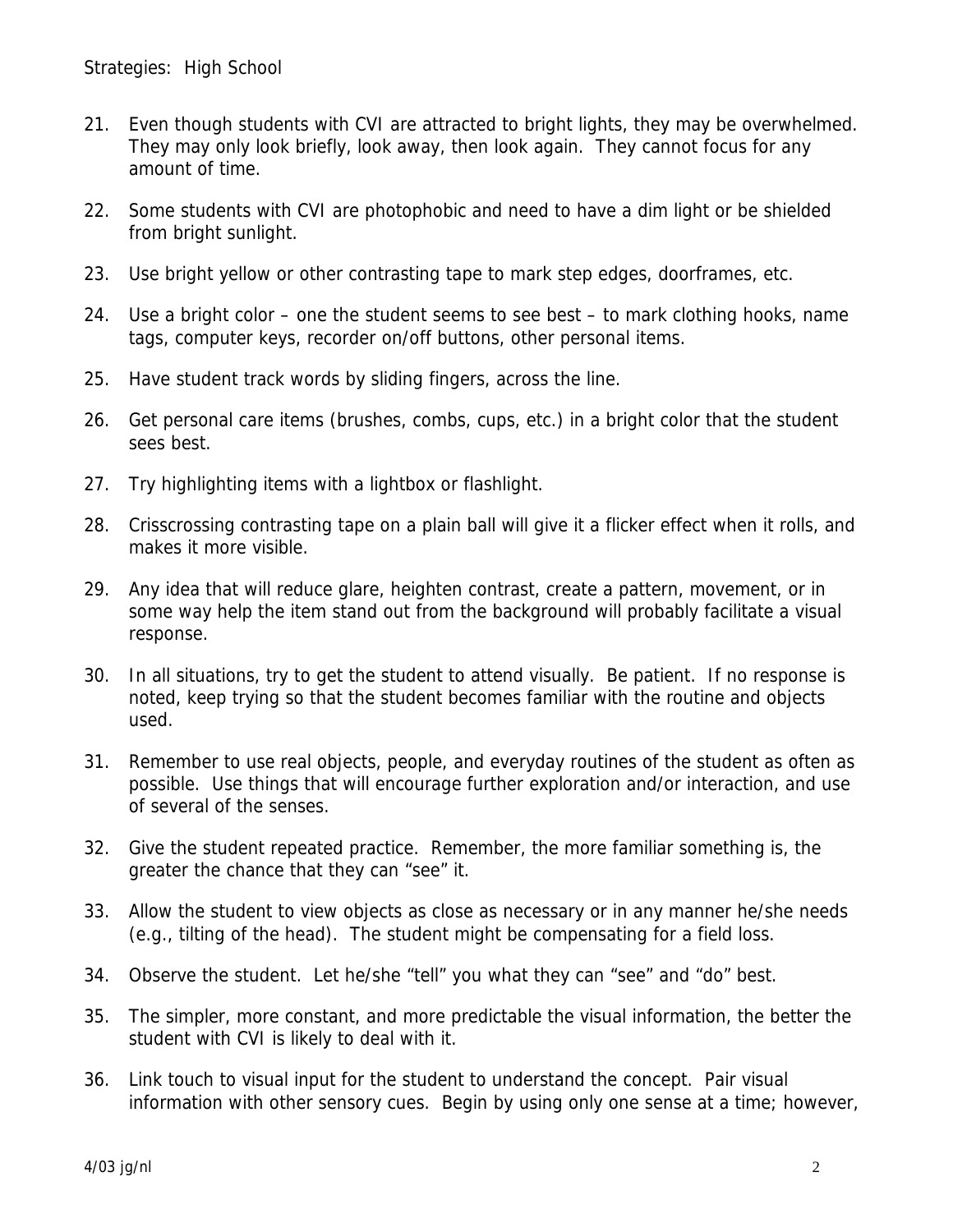since vision is often best stimulated when paired with another sensory system, a multisensory approach should soon be tried, if and when this is possible.

- 37. Introduce new and old objects via touch and verbal description. Touch should be considered as a major sense for learning. Encourage exploration by touch, then have student look at object, but allow student to avoid visual gazes if needed.
- 38. Care should be taken to prevent visual overload. Do not over-stimulate the student with visual clutter. Over-stimulating lights and other things may distract the student. You may need to adapt the environment.
- 39. Look for a visual field preference. There is no rule as to whether central vision or peripheral vision is better.
- 40. Color vision is usually intact and color can be used effectively. Color code simple pictures and shapes for additional cues. Use bright fluorescent colors like red, yellow, pink, orange, and green. Perhaps outline pictures, numbers, letters to attract attention to something you want the student to focus on. Colored Mylar seems to evoke visual responses (pom poms).
- 41. To keep visual performance from fluctuating and to help reduce visual fatigue:
	- a. Try working for shorter periods of time, but more often.
	- b. Try to limit the number of people directly involved in the intervention.
	- c. Try to divide a long task into smaller amounts and present more often.
	- d. Important to remember the fatigue factor and put it into the Learning Media Assessment.
- 42. Language helps a student to understand a visual situation by adding meaning to it. Be consistent in the language you use. (Find the  $\ldots$ ; get the  $\ldots$ ; where is the  $\ldots$ ) There are times when any language at all could break the student's focus on a task. Be aware of the student's response cues.
- 43. Even though it is said that the "where" system is easier than the "what" system, looking around the room for a toy is difficult as there is usually so much to see. Consider using terms like "big blue ball." This helps to focus and bring the object out of its background more easily.
- 44. Students with CVI need help to successfully decode visual images.
- 45. Use movement of a visual stimulus to elicit a visual response. Objects are more easily seen when they are moving, especially in the peripheral fields. Try shaking objects in different visual fields.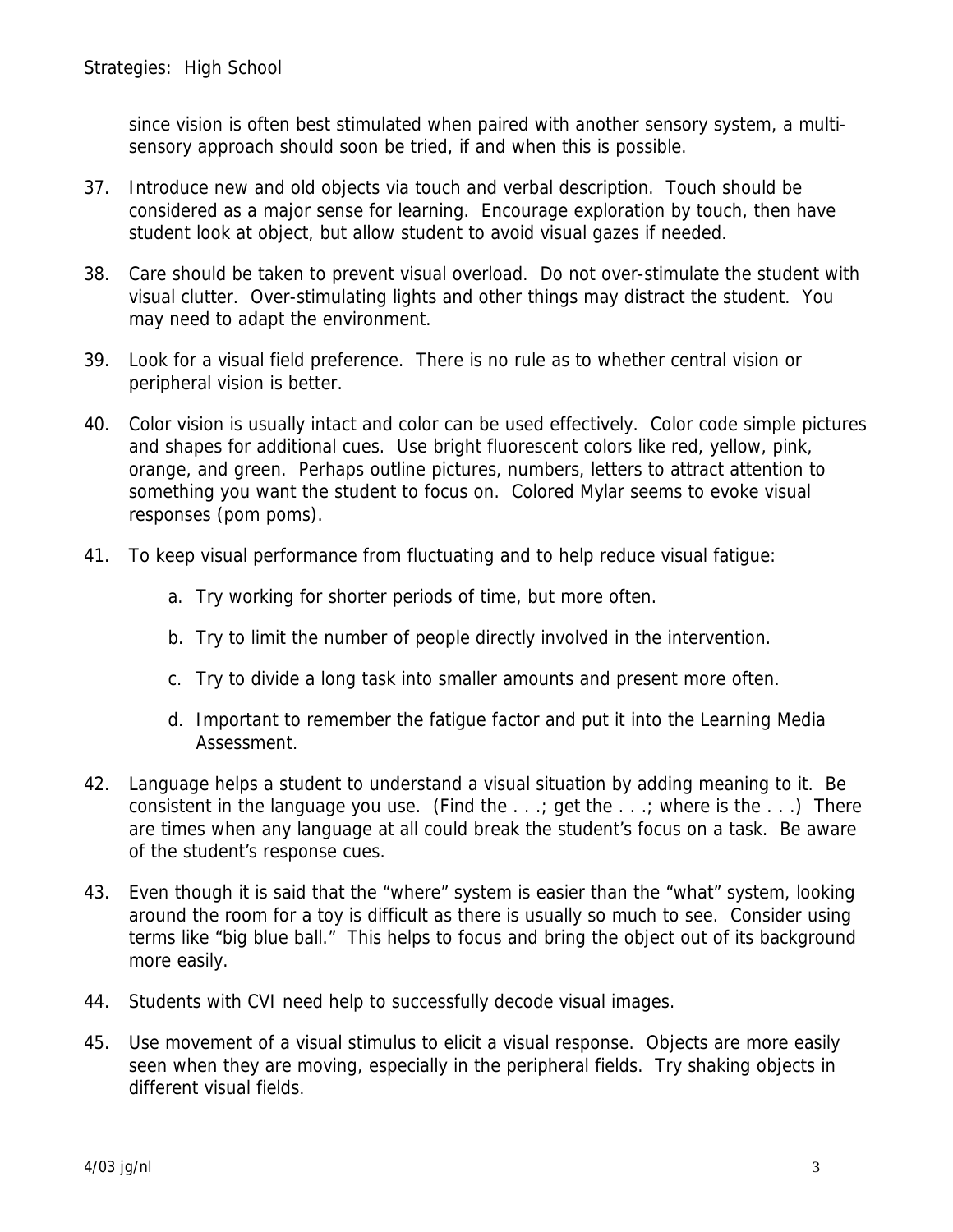- 46. When students respond more to moving objects, their O & M skills are probably better, but at-the-table work is very difficult for them.
- 47. Use active versus passive learning.
- 48. A combination of reading media may be necessary. Many students use print as well as Braille to access their materials. In order to keep up, a student may start by reading print but may fatigue and then change to Braille.
- 49. Space objects farther apart on a page and use finger to move from one object to next on a page.
- 50. Face recognition may be difficult. If scanning is abnormal, less attention is given to features.
- 51. Reading requires much scanning, focusing and refocusing.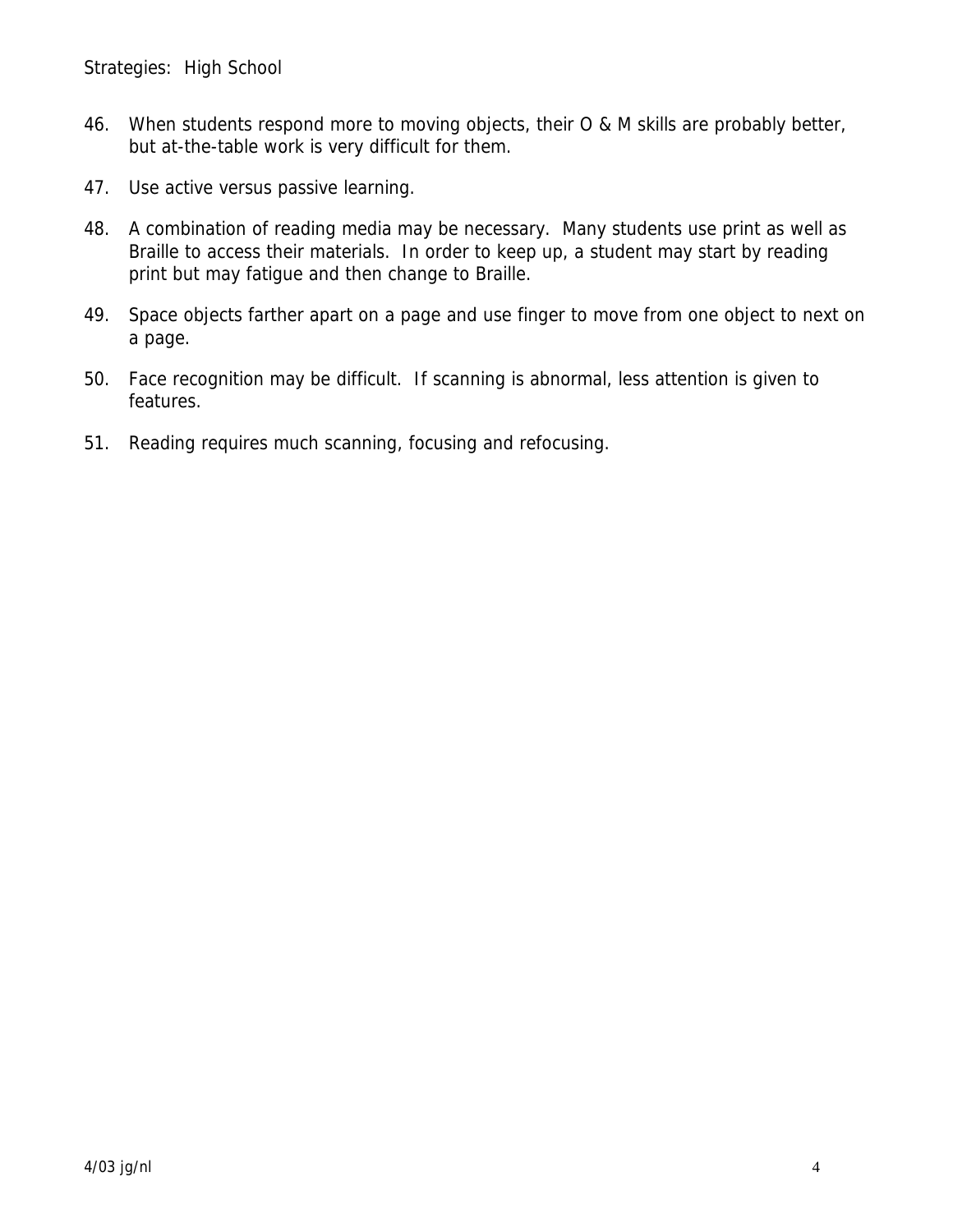# **STUDENTS WITH MULTIPLE DISABILITIES**

- 1. Pictures, objects keep them simple and clear.
- 2. Color contrast helps a lot.
- 3. Background should be solid, not confusing design.
- 4. Experiment with light and note what helps. Bright lighting or lighting on the object may help. Sometimes less lighting helps also. Make sure you know the student's needs. The light of a lightbox in a dim or dark room may help keep the attention of a student who usually looks at the ceiling lights.
- 5. Eliminate glare.
- 6. Give the student time to respond sometimes "beyond reasonable." Note student's normal response (eye blink, squeezing, etc.) to pleasurable and non-pleasurable stimuli.
- 7. Identify and use their preferred color to help teach something even to move them to another color.
- 8. Make use of fluorescent colors, Mylar sheets/objects, backlighted (e.g., lightbox).
- 9. When introducing patterns, start with preferred color. Gradually introduce second color, keeping one dominant.
- 10. Keep colors constant e.g., red bowl indicates "time to eat" both at home and at school.
- 11. See what size preference exists.
- 12. Pair an object with sound or NOT: depends on how well a student can take this "dual" sensory experience.
- 13. Consider touch as a major sense for learning.
- 14. Repeat, repeat, repeat!
- 15. Make changes s-l-o-w-l-y!
- 16. Introduce new object by touching the student with the object and verbal description. Repeat both prior to and during the activity.
- 17. Gain and maximize periods of visual attention.
- 18. Avoid teaching times when student is fatigued or over-stimulated.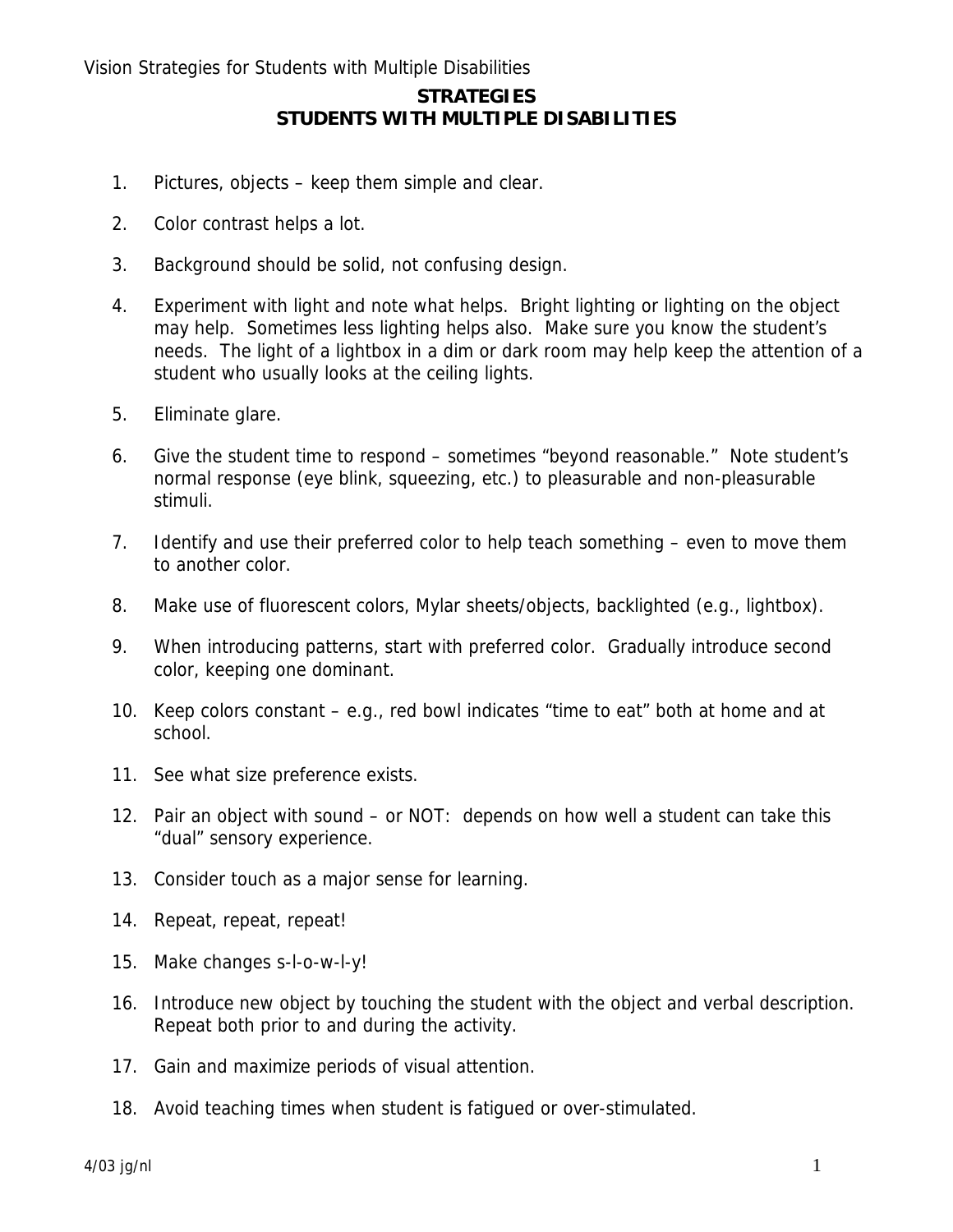- 19. Reduce outside noise that may be distracting (e.g., Mom's voice).
- 20. Move those objects s-l-o-w-l-y!
- 21. Find preferred spots where the student can see the holes in the "Swiss cheese." Place objects in these positions. NOTE: Midline is rarely the area of choice.
- 22. Make sure the student is positioned right. Use head support, angle of wheelchair, tumbleform, etc. The goal is to "see" and this should be the student's main task.
- 23. Use language, but be consistent in what you use.
- 24. Use the familiar to introduce something unfamiliar.
- 25. Make sure what you use is truly motivating, or else find something that is.
- 26. Allow for breaks.
- 27. Watch those subtle response cues! (e.g., changes in breathing patterns, shifts of gaze, stilling of the body, etc.)
- 28. Keep manuals simple and detail free
- 29. Keep toys simple. Some electronic stuff is multisensory and can become overstimulating.
- 30. Use bright yellow or other contrasting tape to mark step edges, doorframes, etc.
- 31. Use bright color to mark wheelchair tray, computer switches, lunch place setting, personal symbols, etc.
- 32. Color code letters or numbers.
- 33. Get personal care items (brushes, combs, cups, etc.) in a bright color that the student sees best.
- 34. Incorporate a visually interesting item into the student's therapy routine. Examples: Have the student roll toward a pinwheel and reach for it, or stand to find and bat at a mylar balloon, or sit and roll a brightly striped beach ball or orange. This not only enhances and provides motivation for use of vision, but also provides motivation for rolling, sitting, standing, etc.
- 35. Find books with one or two realistic pictures per page on a plain, neutral, contrasting background. Avoid bright or busy backgrounds.
- 36. At mealtime, use contrast whenever possible (e.g., light-colored plates and dark placemat). Use color the student sees best for the cup, etc.
- 37. Keep one or two visually interesting items within the student's visual range at all times. Use the items that seem to be most visually appealing to the student.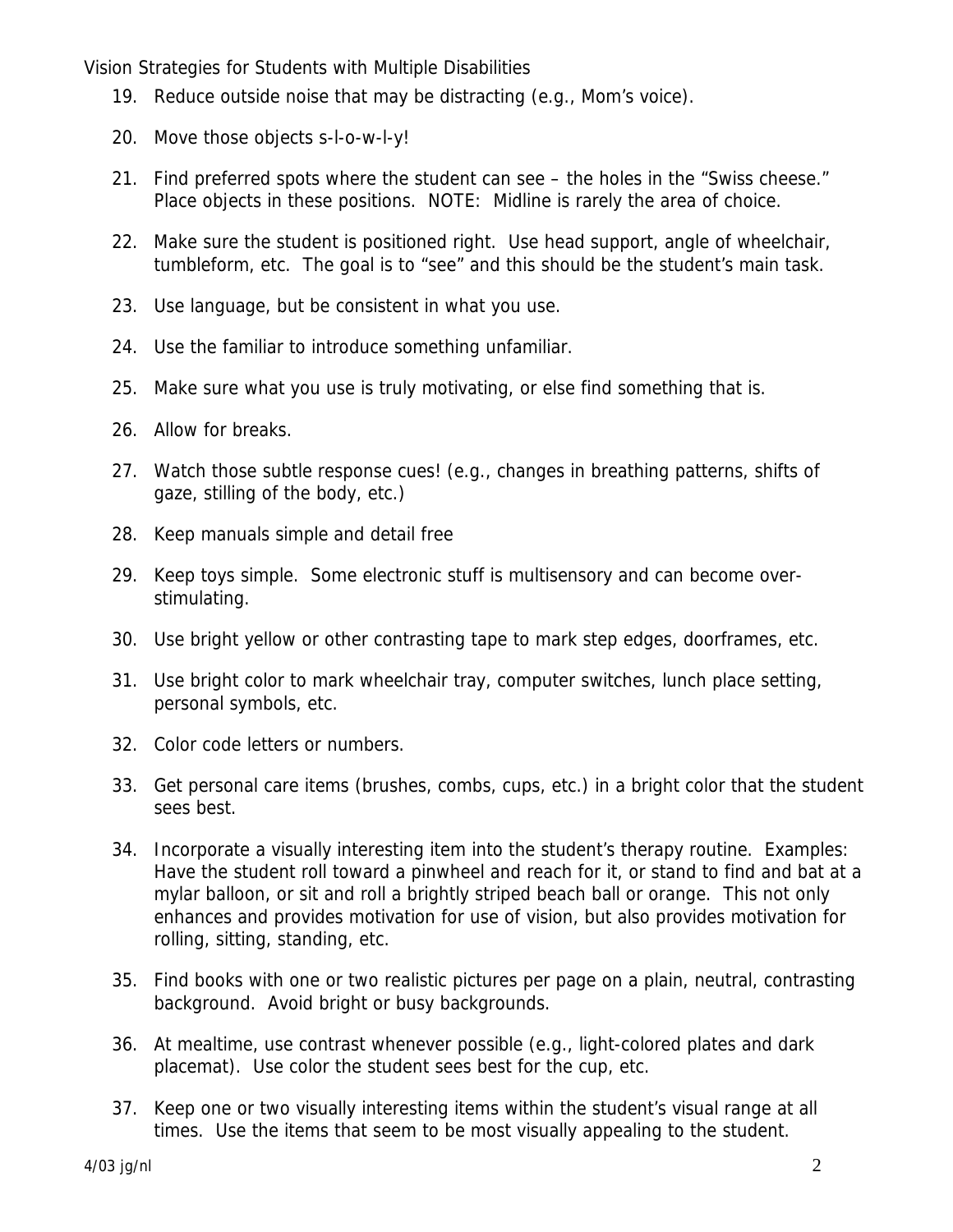- 38. Try highlighting items with a lightbox or flashlight.
- 39. Crisscrossing contrasting tape on a plain ball will give it a flicker effect when it rolls and make it more "visible."
- 40. Anything that will reduce glare, heighten contrast, create a pattern, movement, or in some way help the item stand out from the background, will probably facilitate a visual response.
- 41. In all situations, try to get the student to attend visually. Be patient. If no response is noted, keep trying so that the student becomes familiar with the routine and objects used.
- 42. When the student seems to be looking at something or someone, tell them about what they are seeing and try to get the student to interact with the object or person in some other way (smelling it, reaching for it, batting at it, etc.).
- 43. Visual images should be simple in form and presented in isolation or well-spaced so that they can be seen individually.
- 44. Reduce visual stimulus and perhaps work in an environment where type, intensity, and duration of sensory information can be controlled.
- 45. Keep the student as comfortable as possible so the only thing they have to concentrate on is "seeing."
- 46. If the student seems to be tiring or fading away, give them some free time.
- 47. Be patient when watching for a visual response from the student.
- 48. Supplement the material presented with tactile, verbal and/or auditory, or color cues. Keep these cues simple and direct.
- 49. Although things should be kept simple, be sure to use visually interesting items and don't forget about common household objects which might be interesting to explore.
- 50. Give the student repeated practice. Remember, the more familiar something is, the greater the chance that they can "see" it.
- 51. Allow the student to view objects as close as necessary or in any manner he/she needs to (for example, tilting of the head). The student might be compensating for a field loss.
- 52. Use color coding (especially red or yellow) for basic shapes, common objects, or words. For example, pair a common object like a cup with the word and color until the student understands the concept.
- 53. When using touch as a means of introducing new information, guide the student's hand (by the wrist) to the object or lightly touch the object to the student's fingertips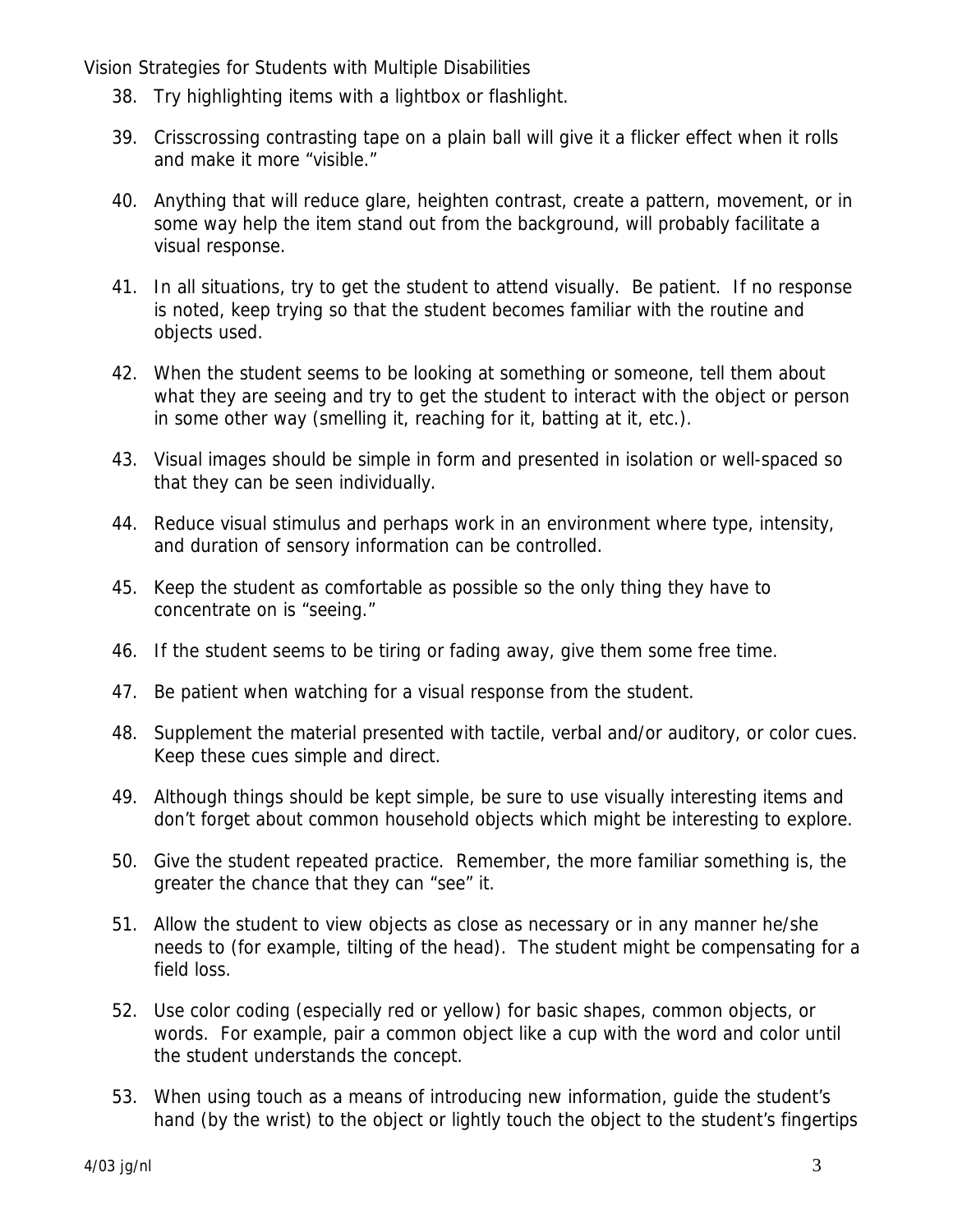rather than just placing everything in his/her hand. If the student is encouraged to reach out, it seems to help develop some sense of depth perception and also helps counteract the "good fairy syndrome."

- 54. Observe the student. Let he/she "tell" you what they can "see" and "do" best.
- 55. Begin with an activity that is within the student's abilities at the moment. Behavior today is not always the same as behavior yesterday.
- 56. Determine which sensory system gives the most accurate information, then pair visual skills with that system.
	- a. To determine which sensory system is most accurate for the student, use only one sense at a time (e.g., favorite sound like a rattle). Just after student starts touching something nice and soft, shake rattle; if the student stops touching, suspect a problem with multi-sensory perception.
- 57. Link touch to visual input for the student to understand the concept. Pair visual information with other sensory cues. Begin by using only one sense at a time; however, since vision is often best stimulated when paired with another sensory system, a multi-sensory approach should soon be tried, if and when this is possible.
- 58. Introduce new and old objects via touch and verbal description. Touch should be considered as a major sense for learning. Encourage exploration by touch, then have student look at object, but allow student to avoid visual gazes if needed.
- 59. Care should be taken to prevent visual overload. Do not over-stimulate the student with visual clutter. Over-stimulating lights and other things may distract the student. You may need to adapt the environment.
- 60. Avoid any extraneous stimulation. You may need to adapt the environment to reduce noise clutter and other distracters.
- 61. Use simple cues. Keep materials, toys, and environment simple in form and uncluttered.
- 62. Present visual images in isolation. Present items one at a time. Avoid figure-ground clutter.
- 63. Use real and familiar objects rather than abstract. (example: orange versus circle) Familiar objects might be a bottle, bowl, toy, or diaper. Present these one at a time.
- 64. Be aware of visual preferences, also color, shape and/or size preference.
- 65. Look for a visual field preference. There is no rule as to whether central vision or peripheral vision is better.
- 66. Color vision is usually intact and color can be used effectively. Color code simple pictures and shapes for additional cues. Use bright fluorescent colors like red, yellow,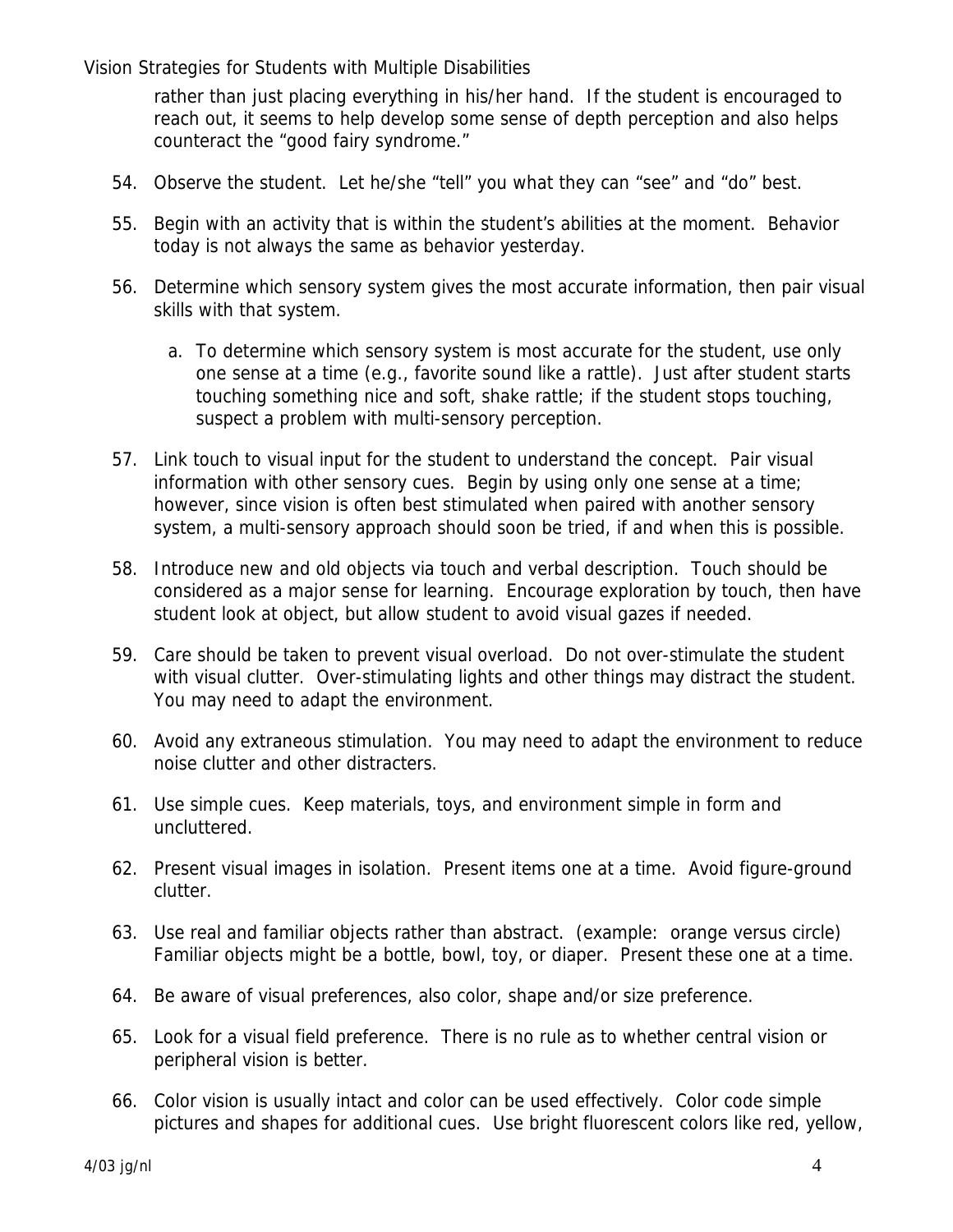pink, orange, and green. Perhaps outline pictures, numbers and letters to attract attention to something you want the student to focus on. Colored Mylar seems to evoke visual responses (pom poms).

- 67. Keep color of materials constant to avoide confusion. This also applies to any visual cues used; they should be consistent over time and location. If a red bowl is used at home for eating, the same should be used in school.
- 68. Use high contrast such as yellow against black.
- 69. Color coding gives additional cues.
- 70. To keep visual performance from fluctuating and to help reduce visual fatigue:
	- a. Try working for shorter periods of time, but more often.
	- b. Try to limit the number of people directly involved in the intervention.
	- c. Try to divide a long task into smaller amounts and present more often.
	- d. Important to remember the fatigue factor and put it into the Learning Media Assessment.
- 71. Allow student to avoid using visual gaze, if necessary. If a student looks away from an object in a specific task and uses tactile to perform the task, deliberately avoiding using vision, it may be so the student can complete the task. (This theory has not been proven.) In this instance, do not try to teach the student to use his/her vision at this critical moment.
- 72. Students may get close or bring objects close to their eyes. This is probably done to block out extraneous background information. Remember, crowding is when too many objects are put next to each other. This often leads people to believe students with CVI are near-sighted. These students often near-sighted, but this does not necessarily mean near-sighted. (Don't put your keys/pencils on table while working with student.)
- 73. Give the student time to respond to the materials being presented. Latency means student needs time to respond visually. Be patient. We need to warm up the visual system.
- 74. Utilize repetition and routines. This makes it easier for the student to understand his/her environment. Generalizations can occur more easily when the same visual cues or objects are used in different activities. Change one thing at a time, generalizing along the way. Use same object, same process, etc. Familiarity and security breeds response.
	- a. Example: Start with one yellow object, and then move to another yellow object, and then on to another. Each time a change is made, the time for the student to respond should get shorter.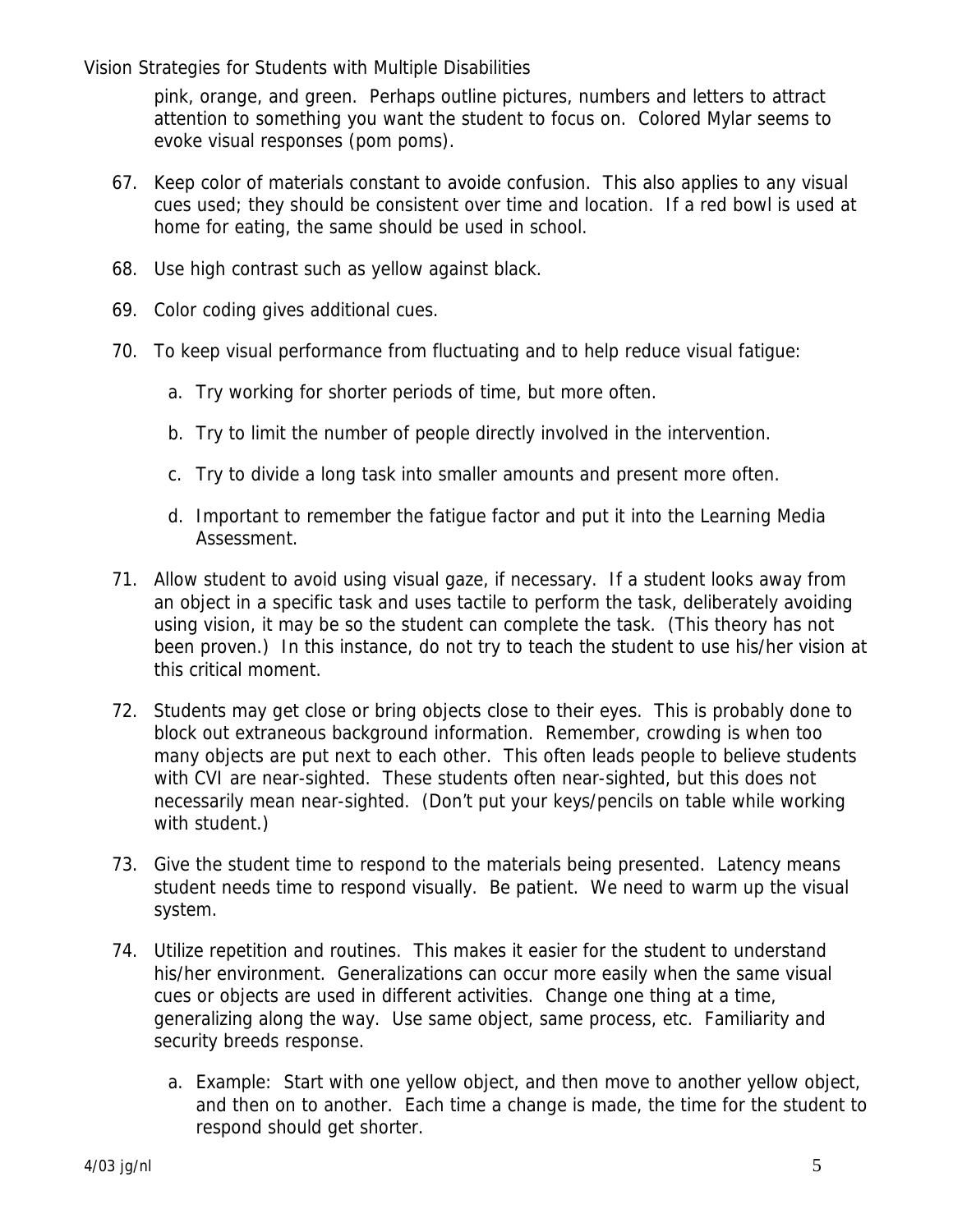- 75. Language helps a student to understand a visual situation by adding meaning to it. Be consistent in the language you use. (Find the  $\dots$ , get the  $\dots$ , where is the  $\dots$ . ?) There are times when any language at all could break the student's focus on a task. Be aware of the student's response cues.
- 76. Even though it is said that the "Where" system is easier than the "What" system, looking around the room for a toy is difficult as there is usually so much to see. Use terms like "big blue ball." This helps to focus and bring the object out of its background more easily.
- 77. Students with CVI need help to successfully decode visual images.
- 78. Be aware of other "drains" on energy. It is important to determine the best position for the student to use his/her eyes. The more energy being expended on holding one's self up, the less can be used for seeing and for focusing. Often times, just other people talking can be too much.
- 79. Use movement of a visual stimulus to elicit a visual response. Objects are more easily seen when they are moving, especially in the peripheral fields. Try shaking objects in different visual fields.
- 80. When a student responds more to moving objects, their O & M skills are probably better, but "at the table" work is very difficult for them.
- 81. Movement might mean rocking the student over a roll, present light while rocking, stop rocking and put out light. The student may begin to associate and you will be able to decrease the pairing.
- 82. Use contingent stimulation so that student with multiple impairments learns to control his/her environment.
- 83. Use active versus passive learning.
- 84. Bright lighting can help a student see and attend to visual materials more consistently; however, with students having CVI, the lighting definitely needs to be adjusted, both natural and artificial.
- 85. Try varying the sources of light from behind and/or the side.
- 86. Different situations may need different lighting.
- 87. May need to turn off a light or use diffused lighting to get the student to focus on the task.
- 88. Controlled incandescent lighting may be better than fluorescent lighting. The buzz from the fixture may be very annoying and distracting to the student with CVI.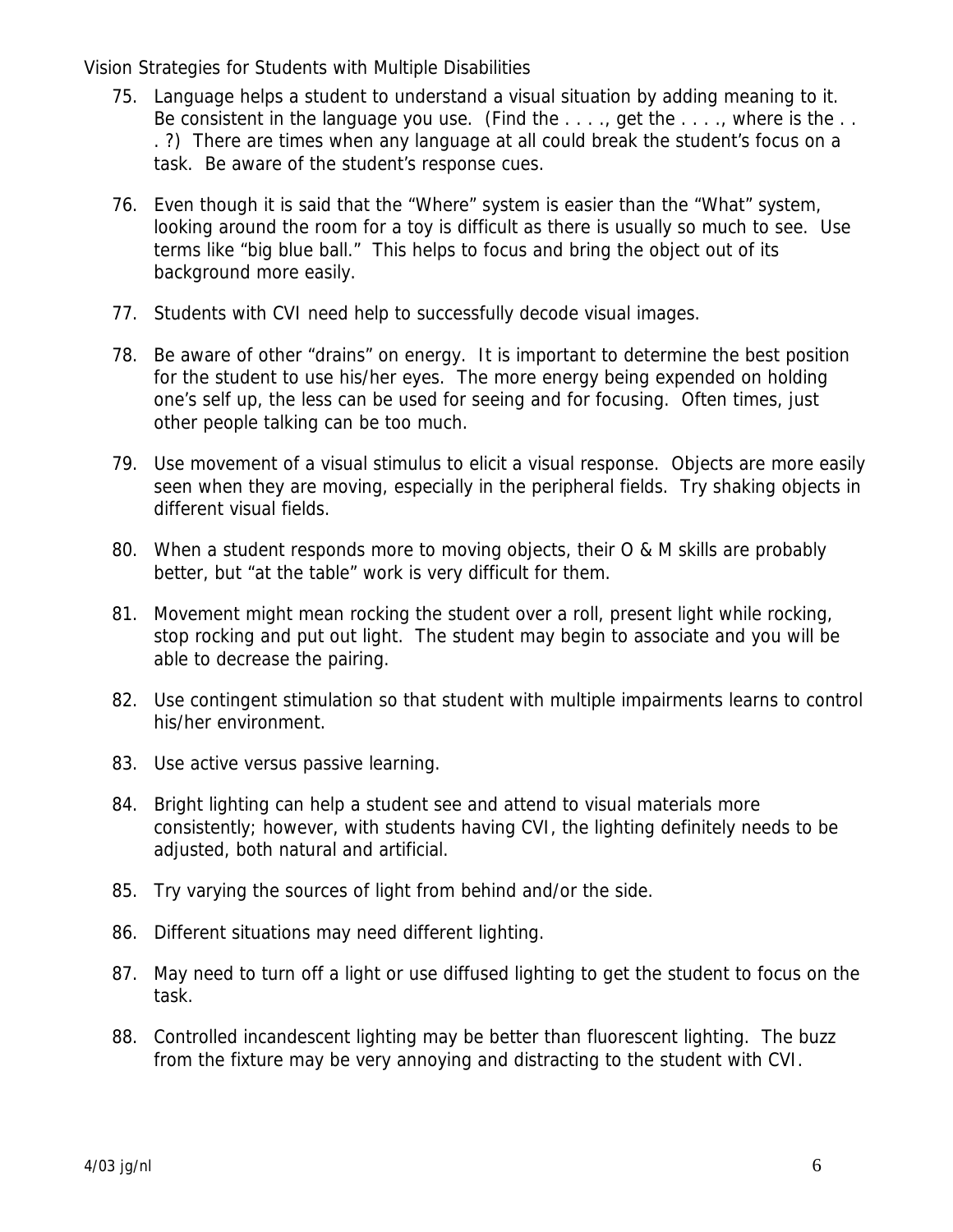- 89. Even though students with CVI are attracted to bright lights, they may be overwhelmed. They may only look briefly, look away, and look again. They can't focus for any amount of time.
- 90. Some students with CVI are photophobic and need to have a dim light or be shielded from bright sunlight.
- 91. A combination of reading media may be necessary. Many students use print as well as Braille to access their materials. In order to keep up, a student may start by reading print but may fatigue and then change to Braille.
- 92. Use contrasting paper, templates or marker to block out some of the visual information. Materials, whether it is pictures or toys, should be simple in form, high contrast (bright yellow against a black background, etc.). Choose objects/pictures with only one or two colors (may be difficult to find) prevent visual "overload" and limit viewing area by showing one object/picture or one part of an object/picture at a time. Keep simple and uncluttered. Have students STOP, LOOK, and LISTEN.
- 93. Space objects farther apart on a page and use finger to move from one object to next on a page.
- 94. Use books with one clear picture on a contrasting simple background. The simpler, less busy picture is needed. Some artists' styles are already simple and have little clutter; one book like this is "Are You My Mommy?"
- 95. You may need to buy two books so one can be cut up using the main characters or objects, gluing them one to a page. (Most books have pages on each side so you would need two books). Dollar Store finds are good. Just make up your own stories to go with the pictures.
- 96. Piece-meal vision may be a problem. Face recognition may be hard. If scanning is abnormal, less attention is given to features.
- 97. Color vision is usually intact and color can be used effectively. Color code simple pictures and shapes for additional cues. Use bright fluorescent colors like red, yellow (easy to see). Pink, orange and green are also great.
- 98. You might outline numbers, letters, or pictures to attract attention to something you want the student to attend to (spelling words). Colored Mylar seems to evoke visual responses. Pom Poms (careful).
	- a. One mother used flashcards and picture dictionaries to match pictures with words.
	- b. One mother found that repeating short periods of visual exercises helped her student to learn to process certain kinds of information (tracing, power of tactile/kinesthetic input).